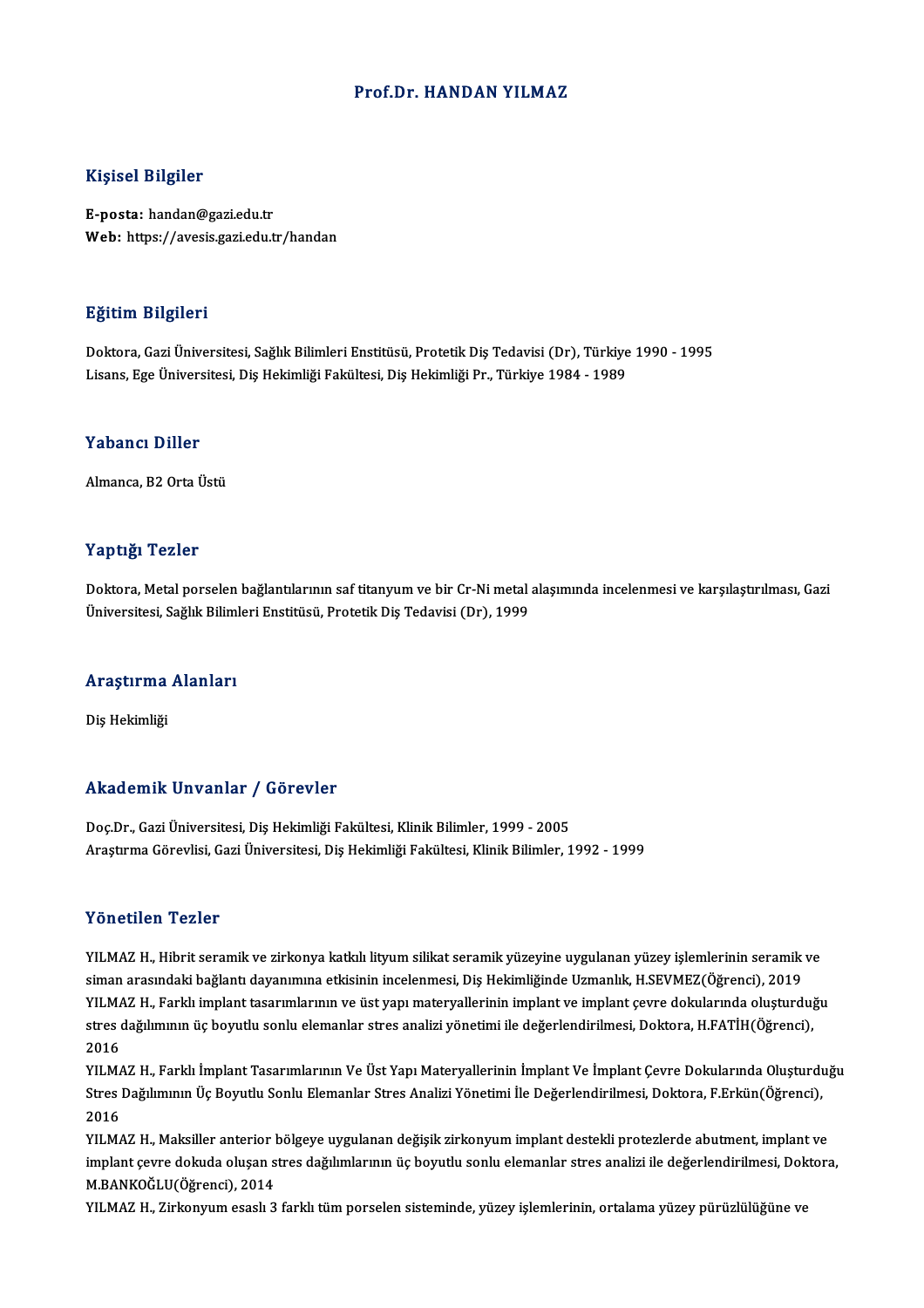bükülme dayanıklılığına etkisinin araştırılması ve X-ray difraktometre yüzey analizleri ile incelenerek değerlendirilmesi,<br>Dektara S.KARAKOCA(Öğrengi), 2008 bükülme dayanıklılığına etkisinin araştı<br>Doktora, S.KARAKOCA(Öğrenci), 2008<br>YU MAZ H. ZİRKONYUM ESASLI 2 FARI bükülme dayanıklılığına etkisinin araştırılması ve X-ray difraktometre yüzey analizleri ile incelenerek değerlendirilme<br>Doktora, S.KARAKOCA(Öğrenci), 2008<br>YILMAZ H., ZİRKONYUM ESASLI 3 FARKLI TÜM PORSELEN SİSTEMİNDE, YÜZEY

Doktora, S.KARAKOCA(Öğrenci), 2008<br>YILMAZ H., ZİRKONYUM ESASLI 3 FARKLI TÜM PORSELEN SİSTEMİNDE, YÜZEY İŞLEMLERİNİN, ORTALAMA YÜZEY<br>PÜRÜZLÜLÜĞÜNE VE BÜKÜLME DAYANIKLILIĞINA ETKİSİNİN ARASTIRILMASI VE X-RAY DİFRAKTOMETRE YÜ YILMAZ H., ZİRKONYUM ESASLI 3 FARKLI TÜM PORSELEN SİSTEMİNDE, YÜZEY İŞLEMLERİNİN<br>PÜRÜZLÜLÜĞÜNE VE BÜKÜLME DAYANIKLILIĞINA ETKİSİNİN ARAŞTIRILMASI VE X-RAY DİFI<br>ANALİZLERİ İLE İNCELENEREK DEĞERLENDİRİLMESİ, Doktora, S.KARAK ANALİZLERİ İLE İNCELENEREK DEĞERLENDİRİLMESİ, Doktora, S.KARAK<br>YILMAZ H., Farklı yumuşak astar materyallerinin sitotoksisitelerinin fare 1<br>ile ın vitro olarak değerlendirilmesi, Doktora, K.GÖKHAN(Öğrenci), 2007

YILMAZ H., Farklı yumuşak astar materyallerinin sitotoksisitelerinin fare fibroblastları üzerinde hücre kültürü yöntemi<br>ile ın vitro olarak değerlendirilmesi, Doktora, K.GÖKHAN(Öğrenci), 2007

## SCI, SSCI ve AHCI İndekslerine Giren Dergilerde Yayınlanan Makaleler

CI, SSCI ve AHCI İndekslerine Giren Dergilerde Yayınlanan Makaleler<br>I. Relationship Among Denture Status, Remaining Teeth Number, and Malnutrition in Patients With<br>Chronis Kidney Disease Chronic Chronic Kidney<br>Chronic Kidney Disease<br>Saumar H. Cungar M. Vata Relationship Among Denture Status, Remaining Teeth |<br>Chronic Kidney Disease<br>Sevmez H., Gungor M., Yeter H. H. , Erten Y., Elbeg S., Yılmaz H.<br>THEDADELITIC ADHEDESIS AND DIALYSIS silt 24, ss 2, ss 200. Chronic Kidney Disease<br>Sevmez H., Gungor M., Yeter H. H. , Erten Y., Elbeg S., Yılmaz H.<br>THERAPEUTIC APHERESIS AND DIALYSIS, cilt.24, sa.3, ss.290-299, 2020 (SCI İndekslerine Giren Dergi)<br>Oral Candida Colonization as a Bis Sevmez H., Gungor M., Yeter H. H. , Erten Y., Elbeg S., Yılmaz H.<br>THERAPEUTIC APHERESIS AND DIALYSIS, cilt.24, sa.3, ss.290-299, 2020 (SCI İndekslerine Giren Dergi)<br>II. Oral Candida Colonization as a Risk Factor for Chroni THERAPEUTIC APHERESI<br>Oral Candida Coloniza<br>Hemodialysis Patients<br><sup>Votor H.</sup> H. ERTEN V. Set Oral Candida Colonization as a Risk Factor for Chronic Inflammation and Atherosclerc<br>Hemodialysis Patients<br>Yeter H. H. , ERTEN Y., Sevmez H., KORUCU B., KALKANCI A., Elbeg S., ALTOK K., Bali M., YILMAZ H.<br>THEDADELLTIC ADHE Hemodialysis Patients<br>Yeter H. H. , ERTEN Y., Sevmez H., KORUCU B., KALKANCI A., Elbeg S., ALTOK K., Bali M., YILMAZ H.<br>THERAPEUTIC APHERESIS AND DIALYSIS, cilt.23, sa.6, ss.542-549, 2019 (SCI İndekslerine Giren Dergi)<br>Ena Yeter H. H., ERTEN Y., Sevmez H., KORUCU B., KALKANCI A., Elbeg S., ALTOK K., Bali M., YILMAZ H.<br>THERAPEUTIC APHERESIS AND DIALYSIS, cilt.23, sa.6, ss.542-549, 2019 (SCI Indekslerine Giren Dergi)<br>III. Fracture resistance o THERAPEUTIC APHERESIS AND DIA<br>Fracture resistance of monolith<br>prostheses after artificial aging<br>Cunger M\_NEMLLS\_TUBHAN BALL Fracture resistance of monolithic and veneered all-ceramic fo<br>prostheses after artificial aging<br>Gungor M., NEMLİ S., TURHAN BAL B., Tamam E., YILMAZ H., AYDIN C.<br>JOUPNAL OF OPAL SCIENCE silt 61, 82,2 ss.246,254,2019 (SCL i prostheses after artificial aging<br>Gungor M., NEMLİ S., TURHAN BAL B., Tamam E., YILMAZ H., AYDIN C.<br>JOURNAL OF ORAL SCIENCE, cilt.61, sa.2, ss.246-254, 2019 (SCI İndekslerine Giren Dergi)<br>Erasture strength of CAD (CAM febr Gungor M., NEMLİ S., TURHAN BAL B., Tamam E., YILMAZ H., AYDIN C.<br>JOURNAL OF ORAL SCIENCE, cilt.61, sa.2, ss.246-254, 2019 (SCI İndekslerine Giren Dergi)<br>IV. Fracture strength of CAD/CAM fabricated lithium disilicate and r JOURNAL OF ORAL SCIENCE, cilt.61, sa.2, ss<br>Fracture strength of CAD/CAM fabrica<br>used for endodontically treated teeth<br>Cunger M\_TUPHAN PAL P\_VILMAZ H\_AV Gungor M., TURHAN BAL B., YILMAZ H., AYDIN C., NEMLİ S. used for endodontically treated teeth<br>Gungor M., TURHAN BAL B., YILMAZ H., AYDIN C., NEMLİ S.<br>DENTAL MATERIALS JOURNAL, cilt.36, sa.2, ss.135-141, 2017 (SCI İndekslerine Giren Dergi)<br>Fyaluation of strees distributions oscu V. Evaluation of stress distributions occurring on zirconia and titanium implant-supported prostheses:<br>A three-dimensional finite element analysis DENTAL MATERIALS JOURNAL, cilt.36, sa.2, ss.13!<br>Evaluation of stress distributions occurring<br>A three-dimensional finite element analysis<br>Cungen M -VII MAZ H Gungor M., YILMAZ H. A three-dimensional finite element analysis<br>Gungor M., YILMAZ H.<br>JOURNAL OF PROSTHETIC DENTISTRY, cilt.116, sa.3, ss.346-355, 2016 (SCI İndekslerine Giren Dergi)<br>Clinical and radiographic evoluation of new dental implant e VI. Clinical and radiographic evaluation of newdental implant system: Results of a 3-year prospective **JOURN**<br><mark>Clinica</mark><br>study<br>NEMI i NEMLİ S., Gungor M., AYDIN C., YILMAZ H., TURHAN BAL B., KAŞKO ARICI Y. study<br>NEMLİ S., Gungor M., AYDIN C., YILMAZ H., TURHAN BAL B., KAŞKO ARICI Y.<br>JOURNAL OF DENTAL SCIENCES, cilt.11, sa.1, ss.29-34, 2016 (SCI İndekslerine Giren Dergi)<br>Fyalvation of biogonoria design techniques with .CEREC VII. Evaluation of biogeneric design techniques with. CEREC CAD/CAM system<br>Arslan Y., NEMLİ S., Gungor M., TAMAM E., YILMAZ H. JOURNAL OF DENTAL SCIENCES, cilt.11, sa.1, ss.29-34<br>Evaluation of biogeneric design techniques with<br>Arslan Y., NEMLÌ S., Gungor M., TAMAM E., YILMAZ H.<br>JOUPNAL OF ADVANCED PROSTHODONTICS, cilt.7, sa JOURNAL OF ADVANCED PROSTHODONTICS, cilt.7, sa.6, ss.431-436, 2015 (SCI İndekslerine Giren Dergi) Arslan Y., NEMLİ S., Gungor M., TAMAM E., YILMAZ H.<br>JOURNAL OF ADVANCED PROSTHODONTICS, cilt.7, sa.6, ss.431-436, 2015 (SCI İndekslerine Giren Dergi)<br>VIII. Effect of surface treatments on the biaxial flexural strength, pha JOURNAL OF ADVANCED PROSTHODONTICS, cilt.7, sa.6, ss.431-436<br>Effect of surface treatments on the biaxial flexural strength<br>roughness of bilayered porcelain/zirconia dental ceramics<br>Cunger M, VII MAZ H, NEMLIS, TUBHAN BAL B roughness of bilayered porcelain/zirconia dental ceramics<br>Gungor M., YILMAZ H., NEMLİ S., TURHAN BAL B., AYDIN C. roughness of bilayered porcelain/zirconia dental ceramics<br>Gungor M., YILMAZ H., NEMLİ S., TURHAN BAL B., AYDIN C.<br>JOURNAL OF PROSTHETIC DENTISTRY, cilt.113, sa.6, ss.585-595, 2015 (SCI İndekslerine Giren Dergi)<br>Metal Eras IX. Metal-Free Restorations: Esthetic Considerations, Treatment Planning, Preparation, Manufacturing,<br>Luting, and Followup JOURNAL OF PROSTHET<br>Metal-Free Restoratio<br>Luting, and Followup<br>COTEPT H S - VILMAZ H ÇÖTERTH.S. ,YILMAZH.,KURTOĞLUC.,Aguiar F.H.B. ,GulerA.U. BIOMED RESEARCH INTERNATIONAL, cilt.2015, 2015 (SCI İndekslerine Giren Dergi) CÖTERT H. S. , YILMAZ H., KURTOĞLU C., Aguiar F. H. B. , Guler A. U.<br>BIOMED RESEARCH INTERNATIONAL, cilt.2015, 2015 (SCI İndekslerine Giren Dergi)<br>X. An Overview of Zirconia Dental Implants: Bask Properties and Clinica BIOMED RESEARCH INTERNATIONAL, cil<br>**An Overview of Zirconia Dental Impl**<br>Gungor M., AYDIN C., YILMAZ H., Gul E. B.<br>JOURNAL OF OPAL IMPLANTOLOGY, gilt 4 An Overview of Zirconia Dental Implants: Bask Properties and Clinical Application of 1<br>Gungor M., AYDIN C., YILMAZ H., Gul E. B.<br>JOURNAL OF ORAL IMPLANTOLOGY, cilt.40, sa.4, ss.485-494, 2014 (SCI İndekslerine Giren Dergi)<br> Gungor M., AYDIN C., YILMAZ H., Gul E. B.<br>JOURNAL OF ORAL IMPLANTOLOGY, cilt.40, sa.4, ss.485-494, 2014 (SCI Indekslerine Giren Dergi)<br>XI. Biaxial flexural strength and phase transformation of Ce-TZP/Al2O3 and Y-TZP core m JOURNAL OF ORAL IMPLANTOLOGY, cilt.40<br>Biaxial flexural strength and phase tra<br>thermocycling and mechanical loading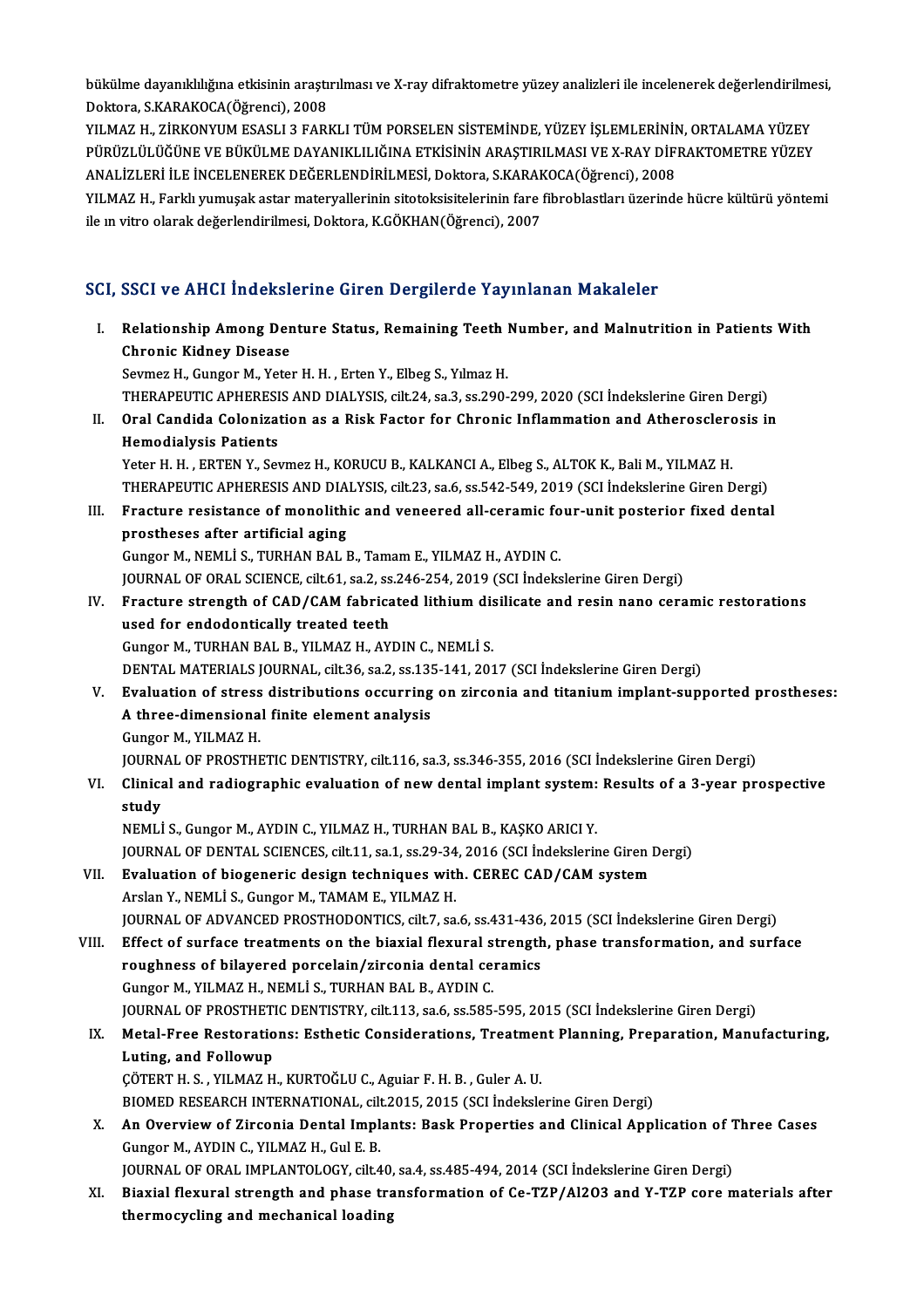Gungor M., YILMAZ H., AYDIN C., NEMLİ S., TURHAN BAL B., Tiras T. Gungor M., YILMAZ H., AYDIN C., NEMLİ S., TURHAN BAL B., Tiras T.<br>JOURNAL OF ADVANCED PROSTHODONTICS, cilt.6, sa.3, ss.224-232, 2014 (SCI İndekslerine Giren Dergi)<br>Influence of Bismonts and Bismonting Methods on Color Stab Gungor M., YILMAZ H., AYDIN C., NEMLİ S., TURHAN BAL B., Tiras T.<br>JOURNAL OF ADVANCED PROSTHODONTICS, cilt.6, sa.3, ss.224-232, 2014 (SCI İndekslerine Giren Dergi)<br>XII. Influence of Pigments and Pigmenting Methods on Color **JOURNAL OF ADVANCED PROSTHODONTIC<br>Influence of Pigments and Pigmenting<br>Elastomers After 1-Year Dark Storage<br>BANKOČLU CÜNCÖP M. Oral L Cul E B. VI** Influence of Pigments and Pigmenting Method:<br>Elastomers After 1-Year Dark Storage<br>BANKOĞLU GÜNGÖR M., Oral I., Gul E. B. , YILMAZ H.<br>JOUPNAL OF CRANJOFACIAL SURCERY sit 24, sa 2, s Elastomers After 1-Year Dark Storage<br>BANKOĞLU GÜNGÖR M., Oral I., Gul E. B. , YILMAZ H.<br>JOURNAL OF CRANIOFACIAL SURGERY, cilt.24, sa.3, ss.720-724, 2013 (SCI İndekslerine Giren Dergi) BANKOĞLU GÜNGÖR M., Oral I., Gul E. B. , YILMAZ H.<br>JOURNAL OF CRANIOFACIAL SURGERY, cilt.24, sa.3, ss.720-724, 2013 (SCI İndekslerine Giren Der;<br>XIII. Esthetic, functional, and prosthetic outcomes with implant-retained fin **JOURNAL OF CRANIOFACIAL S<br>Esthetic, functional, and pre<br>AYDIN C., NEMLİ S., YILMAZ H.<br>PROSTHETICS AND OPTHOTICS** Esthetic, functional, and prosthetic outcomes with implant-retained finger prostheses<br>AYDIN C., NEMLİ S., YILMAZ H.<br>PROSTHETICS AND ORTHOTICS INTERNATIONAL, cilt.37, sa.2, ss.168-174, 2013 (SCI İndekslerine Giren Dergi)<br>A AYDIN C., NEMLİ S., YILMAZ H.<br>PROSTHETICS AND ORTHOTICS INTERNATIONAL, cilt.37, sa.2, ss.168-174, 2013 (SCI İndekslerine Giren |<br>XIV. A SINGLE-TOOTH, TWO-PIECE ZIRCONIA IMPLANT LOCATED IN THE ANTERIOR MAXILLA: A<br>CLINIC PROSTHETICS AND O<br>A SINGLE-TOOTH, 1<br>CLINICAL REPORT<br>AVDIN C - YU MAZ H A SINGLE-TOOTH, TWO-PIECE ZIRCONIA<br>CLINICAL REPORT<br>AYDIN C., YILMAZ H., BANKOĞLU GÜNGÖR M.<br>IOUPNAL OF PROSTUETIC DENTISTRY\_sik 1.00 CLINICAL REPORT<br>AYDIN C., YILMAZ H., BANKOĞLU GÜNGÖR M.<br>JOURNAL OF PROSTHETIC DENTISTRY, cilt.109, sa.2, ss.70-74, 2013 (SCI İndekslerine Giren Dergi) AYDIN C., YILMAZ H., BANKOĞLU GÜNGÖR M.<br>JOURNAL OF PROSTHETIC DENTISTRY, cilt.109, sa.2, ss.70-74, 2013 (SCI İndekslerine Giren Dergi)<br>XV. QUALITY OF LIFE OF PATIENTS WITH IMPLANT-RETAINED MAXILLOFACIAL PROSTHESES: A **JOURNAL OF PROSTHETIC DENTISTRY, cilt.109, sa<br>QUALITY OF LIFE OF PATIENTS WITH IMPL/<br>PROSPECTIVE AND RETROSPECTIVE STUDY**<br>NEMLIS AVDING VILMAZH TUBHAN BALB A PROSPECTIVE AND RETROSPECTIVE STUDY<br>NEMLİ S., AYDIN C., YILMAZ H., TURHAN BAL B., Arici Y.K. PROSPECTIVE AND RETROSPECTIVE STUDY<br>NEMLİ S., AYDIN C., YILMAZ H., TURHAN BAL B., Arici Y. K.<br>JOURNAL OF PROSTHETIC DENTISTRY, cilt.109, sa.1, ss.44-52, 2013 (SCI İndekslerine Giren Dergi)<br>Finite Element Analysis of Strees XVI. Finite Element Analysis of Stress Distribution with Splinted and Nonsplinted Maxillary Anterior<br>Fixed Prostheses Supported by Zirconia or Titanium Implants JOURNAL OF PROSTHETIC DENTISTRY, cilt.109, sa.1, ss.44-52, 2013 (SCT)<br>Finite Element Analysis of Stress Distribution with Splinted an<br>Fixed Prostheses Supported by Zirconia or Titanium Implants<br>TUPHAN BAL B. Coclar A. AYDI Finite Element Analysis of Stress Distribution with Splinted and Nonspl<br>Fixed Prostheses Supported by Zirconia or Titanium Implants<br>TURHAN BAL B., Caglar A., AYDIN C., YILMAZ H., BANKOĞLU GÜNGÖR M., Eser A.<br>INTERNATIONAL J INTERNATIONAL JOURNAL OF ORAL & MAXILLOFACIAL IMPLANTS, cilt.28, sa.1, 2013 (SCI İndekslerine Giren<br>Dergi) TURHA<br>INTERI<br>Dergi)<br>Effect INTERNATIONAL JOURNAL OF ORAL & MAXILLOFACIAL IMPLANTS, cilt.28, sa.1, 2013 (SCI Indekslerine Gi<br>Dergi)<br>XVII. Effect of fatigue on fracture toughness and phase transformation of Y-TZP ceramics by X-ray<br>diffraction and Pama Dergi)<br>Effect of fatigue on fracture toughne<br>diffraction and Raman spectroscopy<br>NEMLİS XILMAZ HANDING TURHAN I Effect of fatigue on fracture toughness and phase<br>diffraction and Raman spectroscopy<br>NEMLİ S., YILMAZ H., AYDIN C., TURHAN BAL B., Tiras T.<br>JOUPMAL OF PIOMEDICAL MATERIALS PESEARCH PART diffraction and Raman spectroscopy<br>NEMLİ S., YILMAZ H., AYDIN C., TURHAN BAL B., Tiras T.<br>JOURNAL OF BIOMEDICAL MATERIALS RESEARCH PART B-APPLIED BIOMATERIALS, sa.2, ss.416-424, 2012 (SCI<br>İndekslerine Ciren Dergi) NEMLİ S., YILMAZ H., AYD<br>JOURNAL OF BIOMEDICAL<br>İndekslerine Giren Dergi)<br>Stability Measurements JOURNAL OF BIOMEDICAL MATERIALS RESEARCH PART B-APPLIED BIOMATERIALS, sa.2, ss.416-424, 2012 (SCI<br>Indekslerine Giren Dergi)<br>XVIII. Stability Measurements of Craniofacial Implants by Means of Resonance Frequency Analysis: 1 İndekslerine Giren Dergi)<br>Stability Measurements of Craniofacial Implants by Means of Resonance Frequency Analysis: 1-Year<br>Clinical Pilot Study Stability Measurements of Craniofacial Impla<br>Clinical Pilot Study<br>Karakoca-Nemli S., AYDIN C., YILMAZ H., Sarisoy S.<br>INTERNATIONAL JOURNAL OF ORAL & MAYU LOF INTERNATIONAL JOURNAL OF ORAL & MAXILLOFACIAL IMPLANTS, cilt.27, sa.1, ss.187-193, 2012 (SCI Indekslerine Giren Dergi) Karakoca-Nemli S., AYDIN<br>INTERNATIONAL JOURNA<br>İndekslerine Giren Dergi)<br>A Mathod for Eabricati INTERNATIONAL JOURNAL OF ORAL & MAXILLOFACIAL IMPLANTS, cilt.27, sa.1, ss.187-193, 2012 (SCI<br>Indekslerine Giren Dergi)<br>XIX. A Method for Fabricating an Implant-Retained Orbital Prosthesis Using the Existing Prosthesis<br>Kara İndekslerine Giren Dergi)<br>A Method for Fabricating an Implant-Retained Orb<br>Karakoca-Nemli S., AYDIN C., YILMAZ H., TURHAN BAL B.<br>JOUPNAL OF PROSTHODONTICS IMPLANT ESTHETIC ANI A Method for Fabricating an Implant-Retained Orbital Prosthesis Using the Existing Prosthesis<br>Karakoca-Nemli S., AYDIN C., YILMAZ H., TURHAN BAL B.<br>JOURNAL OF PROSTHODONTICS-IMPLANT ESTHETIC AND RECONSTRUCTIVE DENTISTRY, c Karakoca-Nemli S., AYDIN C., YILMAZ<br>JOURNAL OF PROSTHODONTICS-IMP<br>2011 (SCI İndekslerine Giren Dergi)<br>Three Dimensional Einite Elemes JOURNAL OF PROSTHODONTICS-IMPLANT ESTHETIC AND RECONSTRUCTIVE DENTISTRY, cilt.20, sa.7, ss.583-5<br>2011 (SCI İndekslerine Giren Dergi)<br>XX. Three-Dimensional Finite Element Analysis of Titanium and Yttrium-Stabilized Zirc 2011 (SCI Indekslerine Gire)<br>Three-Dimensional Finite<br>Abutments and Implants<br>Caslar A TUBHAN BALB K Three-Dimensional Finite Element Analysis of Titanium and Ytt<br>Abutments and Implants<br>Caglar A., TURHAN BAL B., Karakoca S., AYDIN C., YILMAZ H., Sarisoy S.<br>INTERNATIONAL JOURNAL OF ORAL & MAYU LOFACIAL IMPLANTS, Gil Abutments and Implants<br>Caglar A., TURHAN BAL B., Karakoca S., AYDIN C., YILMAZ H., Sarisoy S.<br>INTERNATIONAL JOURNAL OF ORAL & MAXILLOFACIAL IMPLANTS, cilt.26, sa.5, ss.961-969, 2011 (SCI<br>Indekslerine Giren Dergi) Caglar A., TURHAN BAL B., Karakoca S., AYDIN C., YILMAZ H., Sarisoy S. INTERNATIONAL JOURNAL OF ORAL & MAXILLOFACIAL IMPLANTS, cilt.26, sa.5, ss.961-969, 2011 (SCI<br>Indekslerine Giren Dergi)<br>XXI. Effect of fatigue on biaxial flexural strength of bilayered porcelain/zirconia (Y-TZP) dental cera İndekslerine Giren Dergi)<br>Effect of fatigue on biaxial flexural strength of bil<br>YILMAZ H., NEMLİ S., AYDIN C., TURHAN BAL B., Tiras T.<br>DENTAL MATERIALS. Silt 27, sa 8, sa 796, 795, 2011. (SCL Effect of fatigue on biaxial flexural strength of bilayered porcelain/zirco<br>YILMAZ H., NEMLİ S., AYDIN C., TURHAN BAL B., Tiras T.<br>DENTAL MATERIALS, cilt.27, sa.8, ss.786-795, 2011 (SCI İndekslerine Giren Dergi)<br>Petrespect YILMAZ H., NEMLİ S., AYDIN C., TURHAN BAL B., Tiras T.<br>DENTAL MATERIALS, cilt.27, sa.8, ss.786-795, 2011 (SCI İndekslerine Giren Dergi)<br>XXII. Retrospective Study of Implant-Retained Orbital Prostheses: Implant Survival DENTAL MATERIALS, cilt.27, sa.8, ss.786-795, 2011 (SCI İndekslerine Giren Dergi)<br>Retrospective Study of Implant-Retained Orbital Prostheses: Implant Sur<br>Satisfaction<br>NEMLI S., AYDIN C., YILMAZ H., Sarisoy S., Kasko Y. Retrospective Study of Implant-Retained Orb<br>Satisfaction<br>NEMLİ S., AYDIN C., YILMAZ H., Sarisoy S., Kasko Y.<br>JOUPMAL OF CRANJOFACIAL SURCERY, silt 21, so 4 Satisfaction<br>NEMLİ S., AYDIN C., YILMAZ H., Sarisoy S., Kasko Y.<br>JOURNAL OF CRANIOFACIAL SURGERY, cilt.21, sa.4, ss.1178-1183, 2010 (SCI İndekslerine Giren Dergi)<br>RETROSRECTIVE STUDY OF TREATMENT QUTCOMES WITH IMPLANT RETA NEMLİ S., AYDIN C., YILMAZ H., Sarisoy S., Kasko Y.<br>JOURNAL OF CRANIOFACIAL SURGERY, cilt.21, sa.4, ss.1178-1183, 2010 (SCI İndekslerine Giren Dergi)<br>XXIII. RETROSPECTIVE STUDY OF TREATMENT OUTCOMES WITH IMPLANT-RETAIN JOURNAL OF CRANIOFACIAL SURGERY, cilt.21, sa.4, ss.1178-1183, 2010 (SCI<br>RETROSPECTIVE STUDY OF TREATMENT OUTCOMES WITH IMPLANT<br>PROSTHESES: SURVIVAL RATES AND PROSTHETIC COMPLICATIONS<br>Karakasa S. AVDING VILMAZ H. TURHAN RAL RETROSPECTIVE STUDY OF TREATMENT OUTCOMES WITH IMPLANT-RETAINED EXTRAORAL PROSTHESES: SURVIVAL RATES AND PROSTHETIC COMPLICATIONS<br>Karakoca S., AYDIN C., YILMAZ H., TURHAN BAL B.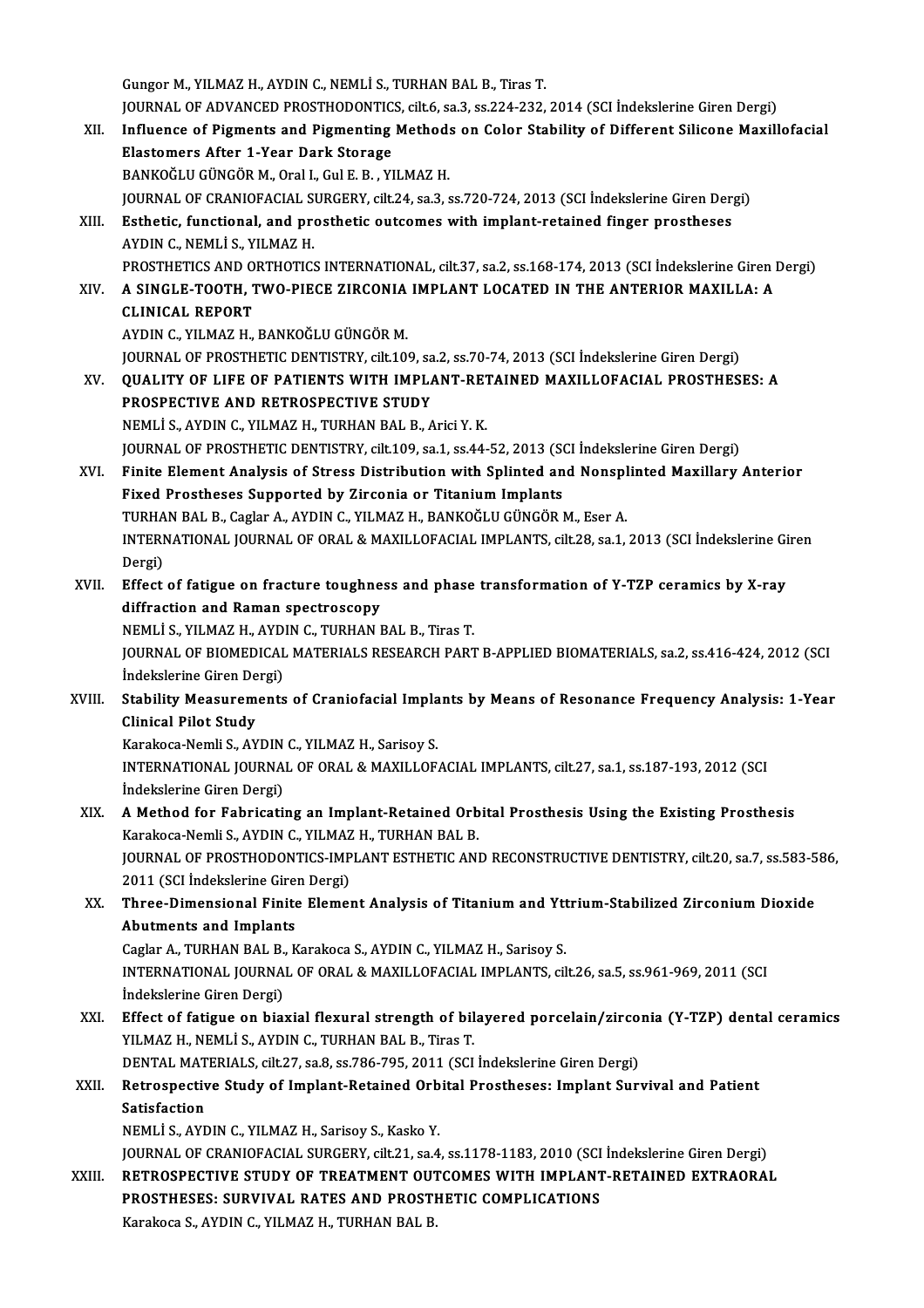JOURNAL OF PROSTHETIC DENTISTRY, cilt.103, sa.2, ss.118-126, 2010 (SCI İndekslerine Giren Dergi)<br>Padiation Indused Leiamusserseme of the Marillefesial Pesien: Fesiel Pescanstrustion Wi

## JOURNAL OF PROSTHETIC DENTISTRY, cilt.103, sa.2, ss.118-126, 2010 (SCI İndekslerine Giren Dergi)<br>XXIV. Radiation-Induced Leiomyosarcoma of the Maxillofacial Region: Facial Reconstruction With Implant-**JOURNAL OF PROSTHE<br>Radiation-Induced L<br>Retained Prosthesis**<br>Karakasa S. AVDING N Radiation-Induced Leiomyosarcoma of the M<br>Retained Prosthesis<br>Karakoca S., AYDIN C., YILMAZ H., TURHAN BAL B.<br>JOUPMAL OF CRANIOFACIAL SUPCERY si<sup>11</sup>21 sp.1 Retained Prosthesis<br>Karakoca S., AYDIN C., YILMAZ H., TURHAN BAL B.<br>JOURNAL OF CRANIOFACIAL SURGERY, cilt.21, sa.1, ss.262-266, 2010 (SCI İndekslerine Giren Dergi)<br>Fyaluation of Stresses Ossurring on Three Different Zirsen

Karakoca S., AYDIN C., YILMAZ H., TURHAN BAL B.<br>JOURNAL OF CRANIOFACIAL SURGERY, cilt.21, sa.1, ss.262-266, 2010 (SCI İndekslerine Giren Dergi)<br>XXV. Evaluation of Stresses Occurring on Three Different Zirconia Dental I **JOURNAL OF CRANIOFACIA**<br>Evaluation of Stresses C<br>Finite Element Analysis<br>Caslar A, TUBHAN BAL B Evaluation of Stresses Occurring on Three Differen<br>Finite Element Analysis<br>Caglar A., TURHAN BAL B., AYDIN C., YILMAZ H., ÖZKAN S.<br>INTERNATIONAL JOURNAL OF ORAL & MAYU LOFACIAL U

Finite Element Analysis<br>Caglar A., TURHAN BAL B., AYDIN C., YILMAZ H., ÖZKAN S.<br>INTERNATIONAL JOURNAL OF ORAL & MAXILLOFACIAL IMPLANTS, cilt.25, sa.1, ss.95-103, 2010 (SCI İndekslerine<br>Ciron Dergi) Caglar A., TUI<br>INTERNATIO<br>Giren Dergi)<br>Influence of INTERNATIONAL JOURNAL OF ORAL & MAXILLOFACIAL IMPLANTS, cilt.25, sa.1, ss.95-103, 2010 (SCI İndekslerin<br>Giren Dergi)<br>XXVI. Influence of Surface Treatments on Surface Roughness, Phase Transformation, and Biaxial Flexural<br>St

## Giren Dergi)<br>Influence of Surface Treatm<br>Strength of Y-TZP Ceramics<br>Karakoga S. VII MAZ H Influence of Surface<br>Strength of Y-TZP Ce<br>Karakoca S., YILMAZ H.<br>JOUPMAL OF PIOMEDIC

Strength of Y-TZP Ceramics<br>Karakoca S., YILMAZ H.<br>JOURNAL OF BIOMEDICAL MATERIALS RESEARCH PART B-APPLIED BIOMATERIALS, sa.2, ss.930-937, 2009 (SCI<br>İndekslerine Ciren Dergi) Karakoca S., YILMAZ H.<br>JOURNAL OF BIOMEDICAL<br>İndekslerine Giren Dergi)<br>Histonatbologia atudu c JOURNAL OF BIOMEDICAL MATERIALS RESEARCH PART B-APPLIED BIOMATERIALS, sa.2, ss.930-937, 200<br>Indekslerine Giren Dergi)<br>XXVII. Histopathologic study of rat connective tissue responses to maxillofacial silicone elastomers.<br>TU Indekslerine Giren Dergi)<br>Histopathologic study of rat connective tissue responses to maxillofacial silicone elastomers.

## TURHAN BAL B., YILMAZ H., AYDIN C., Karakoca S., Tokman B.

Journal of materials science. Materials in medicine, cilt.20, sa.9, ss.1901-7, 2009 (SCI Expanded İndekslerine Giren<br>Dergi) Journal of materials science. Materials in medicine, cilt.20, sa.9, ss.1901-7, 2009 (SCI Expanded Inde<br>Dergi)<br>XXVIII. In Vitro Evaluation of Cytotoxicity of Soft Lining Materials on L929 Cells by MTT Assay

## Dergi)<br>I<mark>n Vitro Evaluation of Cytotoxic</mark><br>Ozdemir K. G. , YILMAZ H., Yilmaz S.<br>JOUPNAL OF PIOMEDICAL MATERL In Vitro Evaluation of Cytotoxicity of Soft Lining Materials on L929 Cells by MTT Assay<br>Ozdemir K. G. , YILMAZ H., Yilmaz S.<br>JOURNAL OF BIOMEDICAL MATERIALS RESEARCH PART B-APPLIED BIOMATERIALS, sa.1, ss.82-86, 2009 (SCI<br>I Ozdemir K. G. , YILMAZ H., Yilmaz S.<br>JOURNAL OF BIOMEDICAL MATERIALS RESEARCH PART B-APPLIED BIOMATERIALS, sa.1, ss.82-86, 2009 (SCI<br>İndekslerine Giren Dergi)

- JOURNAL OF BIOMEDICAL MATERIALS RESEARCH PART B-APPLIED BIOMATERIALS, sa.1, ss.82-<br>Indekslerine Giren Dergi)<br>XXIX. In Vitro Cytotoxicity of Maxillofacial Silicone Elastomers: Effect of Accelerated Aging<br>TUBHAN BAL B, VILMA İndekslerine Giren Dergi)<br>In Vitro Cytotoxicity of Maxillofacial Silicone Elastom<br>TURHAN BAL B., YILMAZ H., AYDIN C., Karakoca S., Yilmaz S.<br>JOUPNAL OE PJOMEDICAL MATERIALS PESEARCH PAPT P. In Vitro Cytotoxicity of Maxillofacial Silicone Elastomers: Effect of Accelerated Aging<br>TURHAN BAL B., YILMAZ H., AYDIN C., Karakoca S., Yilmaz S.<br>JOURNAL OF BIOMEDICAL MATERIALS RESEARCH PART B-APPLIED BIOMATERIALS, sa.1, TURHAN BAL B., YILMAZ I<br>JOURNAL OF BIOMEDICAL<br>İndekslerine Giren Dergi)<br>SUBVIVAL BATES AND JOURNAL OF BIOMEDICAL MATERIALS RESEARCH PART B-APPLIED BIOMATERIALS, sa.1, ss.122-126, 2009 (SCI<br>indekslerine Giren Dergi)<br>XXX. SURVIVAL RATES AND PERIIMPLANT SOFT TISSUE EVALUATION OF EXTRAORAL IMPLANTS OVER A
- İndekslerine Giren Dergi)<br>SURVIVAL RATES AND PERIIMPLANT SOFT TI<br>MEAN FOLLOW-UP PERIOD OF THREE YEARS<br>Karakasa S. AYDING YU MAZ H. TUBHAN BAL B SURVIVAL RATES AND PERIIMPLANT SOFT T<br>MEAN FOLLOW-UP PERIOD OF THREE YEARS<br>Karakoca S., AYDIN C., YILMAZ H., TURHAN BAL B.<br>JOUPMAL OF PROSTUETIC DENTISTRY, silt 100, so. Karakoca S., AYDIN C., YILMAZ H., TURHAN BAL B.<br>JOURNAL OF PROSTHETIC DENTISTRY, cilt.100, sa.6, ss.458-464, 2008 (SCI İndekslerine Giren Dergi) Karakoca S., AYDIN C., YILMAZ H., TURHAN BAL B.<br>JOURNAL OF PROSTHETIC DENTISTRY, cilt.100, sa.6, ss.458-464, 2008 (SC<br>XXXI. An impression technique for implant-retained orbital prostheses<br>Karakoca S. AYDIN G. VILMAZ H. KOP
- **JOURNAL OF PROSTHETIC DENTISTRY, cilt.100,<br>An impression technique for implant-reta<br>Karakoca S., AYDIN C., YILMAZ H., KORKMAZ T.<br>JOUPNAL OF PROSTHETIC DENTISTRY, cilt.100,** Karakoca S., AYDIN C., YILMAZ H., KORKMAZ T.<br>JOURNAL OF PROSTHETIC DENTISTRY, cilt.100, sa.1, ss.52-55, 2008 (SCI İndekslerine Giren Dergi)

## Diğer Dergilerde Yayınlanan Makaleler

- Iger Dergilerde Yayınlanan Makaleler<br>I. Comparison Of The Effect Of Surface Conditioning Methods On The Bond Strength Of Different<br>Zirsonia Beinforsed Lithium Silisate And Hubrid Coromiss To Besin Coment 2 Defensive Pay Intention Prendreson<br>Comparison Of The Effect Of Surface Conditioning Methods On The Bond Sti<br>Zirconia Reinforced Lithium Silicate And Hybrid Ceramics To Resin Cement<br>SEVMEZ H. VILMAZ H Comparison Of The I<br>Zirconia Reinforced<br>SEVMEZ H., YILMAZ H.<br>Clinical and Experimen Zirconia Reinforced Lithium Silicate And Hybrid Ceramics To Resin Cement<br>SEVMEZ H., YILMAZ H.<br>Clinical and Experimental Health Sciences, cilt.11, sa.3, ss.554-563, 2021 (ESCI İndekslerine Giren Dergi) SEVMEZ H., YILMAZ H.<br>Clinical and Experimental Health Sciences, cilt.11, sa.3, ss.554-563, 2021 (ESCI İndeksler<br>II. Additive Manufacturing (3D Printing) Methods and Applications in Dentistry<br>Demiraln E. DOČPU.C. VILMAZ H.
- Clinical and Experimental Health S<br>**Additive Manufacturing (3D P**)<br>Demiralp E., DOĞRU G., YILMAZ H.<br>CLINICAL AND EXPERIMENTAL HI Additive Manufacturing (3D Printing) Methods and Applications in Dentistry<br>Demiralp E., DOĞRU G., YILMAZ H.<br>CLINICAL AND EXPERIMENTAL HEALTH SCIENCES, cilt.11, sa.1, ss.182-190, 2021 (ESCI İndekslerine Giren Dergi)<br>DİS HEK Demiralp E., DOĞRU G., YILMAZ H.<br>CLINICAL AND EXPERIMENTAL HEALTH SCIENCES, cilt.11, sa.1, ss.182-190, 2021 (ESCI İndekslerine Giren Der;<br>III. DİŞ HEKİMLİĞİNDE YENİ GELİŞTİRİLEN YÜKSEK TRANSLÜSENT MONOLİTİK PARSİYEL STABİL
- CLINICAL AND EXPERIMENTAL HEALTH SCIENCES, cilt.11, sa.1, ss.182-190, 2021 (ESCI İndekslerine Giren Dergi<br>DİŞ HEKİMLİĞİNDE YENİ GELİŞTİRİLEN YÜKSEK TRANSLÜSENT MONOLİTİK PARSİYEL STABİLİZE<br>ZİRKONYA SİSTEMLERİNİN OPTİK VE M III. DİŞ HEKİMLİĞİNDE YENİ GELİŞTİRİLEN YÜKSEK TRANSLÜSENT MONOLİTİK PARSİYEL STABİLİZE<br>ZİRKONYA SİSTEMLERİNİN OPTİK VE MEKANİK ÖZELLİKLERİNİN DEĞERLENDİRİLMESİ: DERLEMI<br>DOĞRU G., Demiralp E., YILMAZ H.<br>Atatürk Üniversites ZİRKONYA SİSTEMLERİNİN OPTİK VE MEKANİK ÖZELLİKLERİNİN DEĞERLENDİRİLMESİ: DERLEME<br>DOĞRU G., Demiralp E., YILMAZ H.<br>Atatürk Üniversitesi Diş Hekimliği Fakültesi Dergisi, cilt.31, sa.4, ss.669-675, 2021 (Diğer Kurumların Hak DOĞRU G., Demiralp E., YILMAZ H.

IV. Fracture resistance of different implant supported ceramic abutment/crown systems.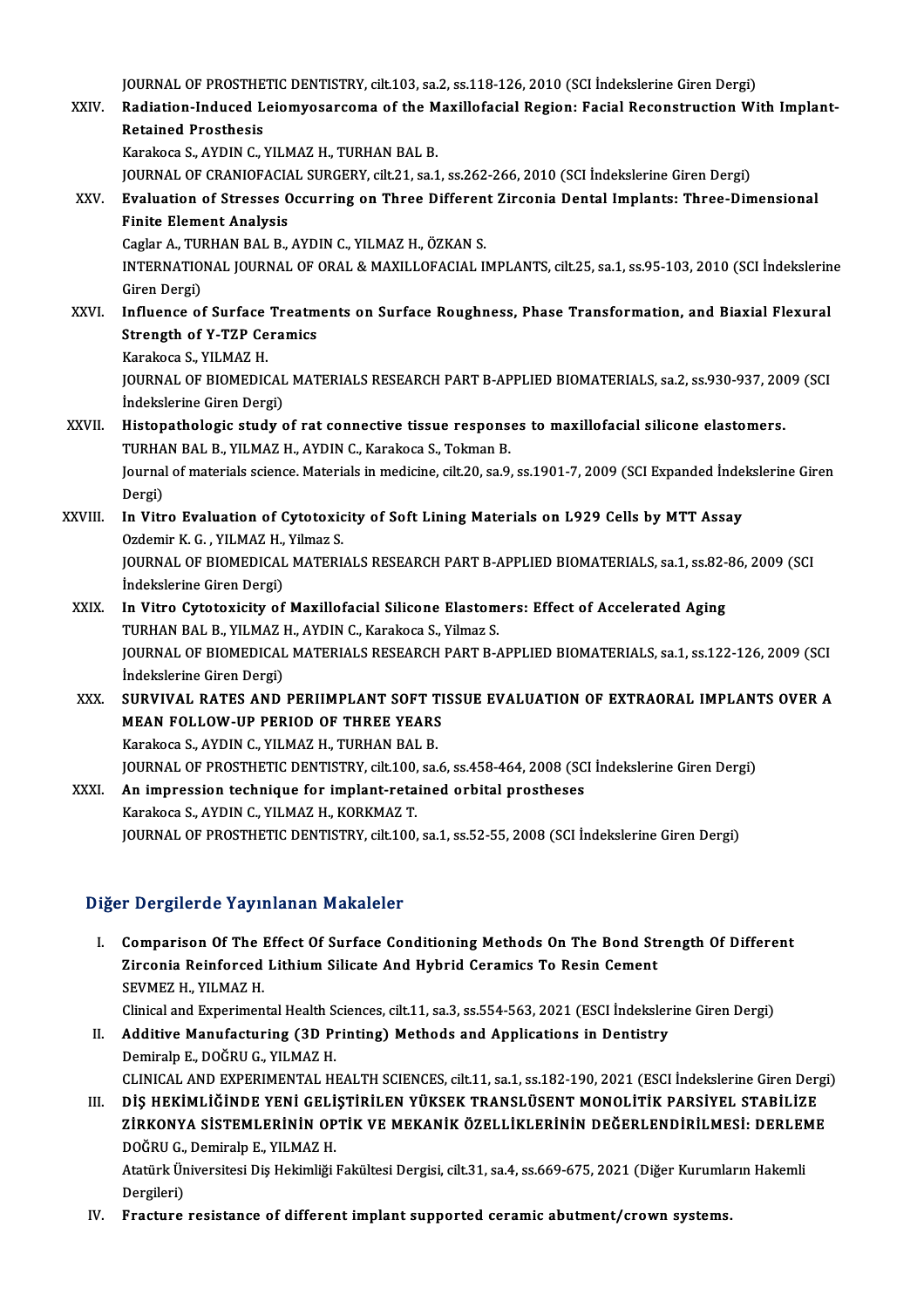Gungor M., NEMLİ S., YILMAZ H., AYDIN C. Gungor M., NEMLİ S., YILMAZ H., AYDIN C.<br>European oral research, cilt.53, sa.2, ss.80-87, 2019 (Diğer Kurumların Hakemli Dergileri)<br>Resin Matriy Goromias Gungor M., NEMLİ S., YILN<br>European oral research, c<br>V. Resin Matrix Ceramics<br>EEVMEZ U. PANKOČLU C

- European oral research, cilt.53, sa.2, ss.80-87, 20<br>Resin Matrix Ceramics<br>SEVMEZ H., BANKOĞLU GÜNGÖR M., YILMAZ H.<br>Turkiye Klinikleri Journal of Dental Sciences, cilt Resin Matrix Ceramics<br>SEVMEZ H., BANKOĞLU GÜNGÖR M., YILMAZ H.<br>Turkiye Klinikleri Journal of Dental Sciences, cilt.25, sa.3, ss.351-359, 2019 (Diğer Kurumların Hakemli Dergileri)<br>Regin Matriks Soromikler SEVMEZ H., BANKOĞLU GÜNGÖR M., YILMAZ H.<br>Turkiye Klinikleri Journal of Dental Sciences, cilt<br>VI. Rezin Matriks Seramikler Turkiye Klinikleri Journal of Dental Sciences, cilt<br><mark>Rezin Matriks Seramikler</mark><br>SEVMEZ H., BANKOĞLU GÜNGÖR M., YILMAZ H.<br>Türkiye Klinikleri Dis Hekimliği Bilimleri Dergisi Türkiye Klinikleri Diş Hekimliği Bilimleri Dergisi, cilt.25, sa.3, ss.351-359, 2019 (Diğer Kurumların Hakemli<br>Dergileri) SEVMEZ H., BANKOĞLU GÜNGÖR M., YILMAZ H. Türkiye Klinikleri Diş Hekimliği Bilimleri Dergisi, cilt.25, sa.3, ss.35<br>Dergileri)<br>VII. Tam seramik restorasyonlarda uygulanan yüzey işlemleri<br>SEVME7 U. BANKOĞI ILGÜNGÖB M. YU MA7 U Dergileri)<br>Tam seramik restorasyonlarda uygulanan<br>SEVMEZ H., BANKOĞLU GÜNGÖR M., YILMAZ H.<br>Fee Üniversitesi Dis Heltimliği Felsiltesi Dergisi Ege Üniversitesi Diş Hekimliği Fakültesi Dergisi, cilt.39, sa.3, ss.148-159, 2018 (Diğer Kurumların Hakemli<br>Dergileri) SEVMEZ H., BANKOĞLU GÜNGÖR M., YILMAZ H. VIII. Surface Treatments of All Ceramic Restoration SEVMEZH., BANKOĞLU GÜNGÖRM., YILMAZH. Surface Treatments of All Ceramic Restoration<br>SEVMEZ H., BANKOĞLU GÜNGÖR M., YILMAZ H.<br>Journal of Ege University School of Dentistry, cilt.39, sa.3, ss.148-159, 2018 (Diğer Kurumların Hakemli Dergileri)<br>Cliniaal study on t SEVMEZ H., BANKOĞLU GÜNGÖR M., YILMAZ H.<br>Journal of Ege University School of Dentistry, cilt.39, sa.3, ss.148-159, 2018 (Diğer Kurumların Hakemli Dergiler<br>IX. Clinical study on the success of posterior monolithic zirco **Journal of Ege Univer:<br>Clinical study on th<br>preliminary report**<br>PANKOČLU CÜNCÖR Clinical study on the success of posterior monolithic zircons<br>preliminary report<br>BANKOĞLU GÜNGÖR M., NEMLİ S., ÇAĞLAR A., AYDIN C., YILMAZ H.<br>Asta Odantalazisa Tursisa silt 34 sa 3 sa 104 109 3017 (Dižar Kun preliminary report<br>BANKOĞLU GÜNGÖR M., NEMLİ S., ÇAĞLAR A., AYDIN C., YILMAZ H.<br>Acta Odontologica Turcica, cilt.34, sa.3, ss.104-108, 2017 (Diğer Kurumların Hakemli Dergileri)<br>Perselan Jaminata vanearlar BANKOĞLU GÜNGÖR M., NEMLİ<br>Acta Odontologica Turcica, cilt.34<br>X. Porselen laminate veneerler<br>ERKÜN H E \_ RANKOĞLU CÜNCİ Acta Odontologica Turcica, cilt.34, sa.3, ss.104-108<br>Porselen laminate veneerler<br>ERKÜN H. F. , BANKOĞLU GÜNGÖR M., YILMAZ H.<br>Atatürk Üniversitesi Dis Hekimliği Fekültesi Dergi Porselen laminate veneerler<br>ERKÜN H. F. , BANKOĞLU GÜNGÖR M., YILMAZ H.<br>Atatürk Üniversitesi Diş Hekimliği Fakültesi Dergisi, ss.170-183, 2016 (Diğer Kurumların Hakemli Dergileri)<br>Begenstrustion of single teeth less with o ERKÜN H. F. , BANKOĞLU GÜNGÖR M., YILMAZ H.<br>Atatürk Üniversitesi Diş Hekimliği Fakültesi Dergisi, ss.170-183, 2016 (Diğer Kurumların Hakemli Dergileri)<br>XI. Reconstruction of single tooth loss with one piece and two pie Atatürk Üniversitesi Diş Hekimliği Fakültesi Dergisi, ss.170-183, 2016 (Di<br>Reconstruction of single tooth loss with one piece and two piece<br>TURHAN BAL B., KURT M., BANKOĞLU GÜNGÖR M., YILMAZ H., NEMLİ S.<br>Türkiye Klinikleri XI. Reconstruction of single tooth loss with one piece and two piece zirconia implants Case report TURHAN BAL B., KURT M., BANKOĞLU GÜNGÖR M., YILMAZ H., NEMLİ S. XII. Tek Diş Eksikliklerinin Tek Parça ve İki Parça Zirkonya İmplantlarla Rekonstrüksiyonu<br>Turhan Bal B., Kurt M., Bankoğlu Güngör M., Yılmaz H., Nemli S. Türkiye Klinikleri J Dental Sci Cases,, 2016 (Diğer Kurumların Hakemli Dergileri) Tek Diş Eksikliklerinin Tek Parça ve İki Parça Zirkonya İmplantlarla Rekonstrüksiyonu<br>Turhan Bal B., Kurt M., Bankoğlu Güngör M., Yılmaz H., Nemli S.<br>Türkiye Klinikleri Diş Hekimliği Bilimleri Olgu Dergisi, cilt.2, sa.2, s Turhan Ba<br>Türkiye Kl<br>Dergileri)<br>Effect of ' Türkiye Klinikleri Diş Hekimliği Bilimleri Olgu Dergisi, cilt.2, sa.2, ss.60-65, 2016 (Diğer Kurumların H<br>Dergileri)<br>XIII. Effect of Thermal and Mechanical Aging on Fracture Toughness of Y TZP Core Materials Dergileri)<br>Effect of Thermal and Mechanical Aging on Fracture Toughness of Y TZP Cor<br>BANKOĞLU GÜNGÖR M., YILMAZ H., TURHAN BAL B., NEMLİ S., SİNDEL P. T. , AYDIN C.<br>Asta Odantalasisa Tursisa 2014 (Diğar Kurumların Hakamli Effect of Thermal and Mechanical Aging on Fracture Toughnes:<br>BANKOĞLU GÜNGÖR M., YILMAZ H., TURHAN BAL B., NEMLİ S., SİNDEL<br>Acta Odontologica Turcica, 2014 (Diğer Kurumların Hakemli Dergileri)<br>Clinisal and radiosranhis eva BANKOĞLU GÜNGÖR M., YILMAZ H., TURHAN BAL B., NEMLİ S., SİNDEL P. T. , AYDIN C.<br>Acta Odontologica Turcica, 2014 (Diğer Kurumların Hakemli Dergileri)<br>XIV. Clinical and radiographic evaluation of immediate loaded one pie Acta Odontologica Turcica, 2014 (Diğer Kurumların Hakemli Dergileri)<br>Clinical and radiographic evaluation of immediate loaded one<br>months function<br>BANKOĞLU GÜNGÖR M.. AYDIN C.. YILMAZ H.. TÜRKCAN İ. Clinical and radiographic evaluation of immediate lend<br>months function<br>BANKOĞLU GÜNGÖR M., AYDIN C., YILMAZ H., TÜRKCAN İ.<br>Journal of Implant and Advanced Clinical Dentistru, silt 5, se months function<br>BANKOĞLU GÜNGÖR M., AYDIN C., YILMAZ H., TÜRKCAN İ.<br>Journal of Implant and Advanced Clinical Dentistry, cilt.5, sa.11, ss.39-49, 2013 (Diğer Kurumların Hakemli<br>Dergileri) BANKOĞL<br>Journal of<br>Dergileri)<br>Dis Hokin Journal of Implant and Advanced Clinical Dentistry, cilt.5, sa.11, ss.39-49<br>Dergileri)<br>XV. Diş Hekimliğinde zirkonya implantlar ve protetik uygulamaları<br>PANKOČU U CÜNCÖP M. YU MAZ H Dergileri)<br>Diş Hekimliğinde zirkonya impla<br>BANKOĞLU GÜNGÖR M., YILMAZ H.<br>ADO (Ankara Dishekimleri Odası) K Diş Hekimliğinde zirkonya implantlar ve protetik uygulamaları<br>BANKOĞLU GÜNGÖR M., YILMAZ H.<br>ADO (Ankara Dişhekimleri Odası) Klinik Bilimler Dergisi, cilt.5, sa.3, ss.958-967, 2011 (Diğer Kurumların Hakemli<br>Dergileri) BANKOĞL<br>ADO (Anka<br>Dergileri)<br>İmplant E ADO (Ankara Dişhekimleri Odası) Klinik Bilimler Dergisi, cilt.5, sa.3, ss.958-967, 2011 (Diğer Kurun<br>Dergileri)<br>XVI. İmplant Destekli Burun Protezlerinde İmplant Başarısının ve Yumuşak Doku Sağlığının<br>Değerlendirilmesi Dergileri)<br>İmplant Destekli B<br>Değerlendirilmesi<br>NEMLİS AVDIN GA İmplant Destekli Burun Protezlerinde İmplant Başarısınıı<br>Değerlendirilmesi<br>NEMLİ S., AYDIN C., YILMAZ H., TURHAN BAL B., KAŞKO ARICI Y.<br>Ceri Üniy Die Hels Fels Derg. 2011 (Diğer Kunumların Helsemli D. Değerlendirilmesi<br>NEMLİ S., AYDIN C., YILMAZ H., TURHAN BAL B., KAŞKO ARICI Y.<br>Gazi Üniv Diş Hek Fak Derg., 2011 (Diğer Kurumların Hakemli Dergileri) NEMLİ S., AYDIN C., YILMAZ H., TURHAN BAL B., KAŞKO ARICI Y.<br>Gazi Üniv Diş Hek Fak Derg., 2011 (Diğer Kurumların Hakemli Dergileri)<br>XVII. Hipoalerjenik ve geleneksel protez kaide materyallerinin L 929 fare fibroblastla Gazi Üniv Diş Hek Fak Derg., 2011 (Diğer Kurumlarır<br>Hipoalerjenik ve geleneksel protez kaide mate:<br>sitotoksisitelerinin in vitro olarak incelenmesi<br>NEMLİS, TURHAN BAL B, VU MAZ H, AVDIN G, VU M Hipoalerjenik ve geleneksel protez kaide materyalle:<br>sitotoksisitelerinin in vitro olarak incelenmesi<br>NEMLİ S., TURHAN BAL B., YILMAZ H., AYDIN C., YILMAZ Ş.<br>ADO Klinik Bilimlar Darg. 2010 (Dižar Kunumların Hakamli sitotoksisitelerinin in vitro olarak incelenmesi<br>NEMLİ S., TURHAN BAL B., YILMAZ H., AYDIN C., YILMAZ Ş.<br>ADO Klinik Bilimler Derg., 2010 (Diğer Kurumların Hakemli Dergileri)
- XVIII. Single tooth zirconia implant located in anterior maxilla A clinical report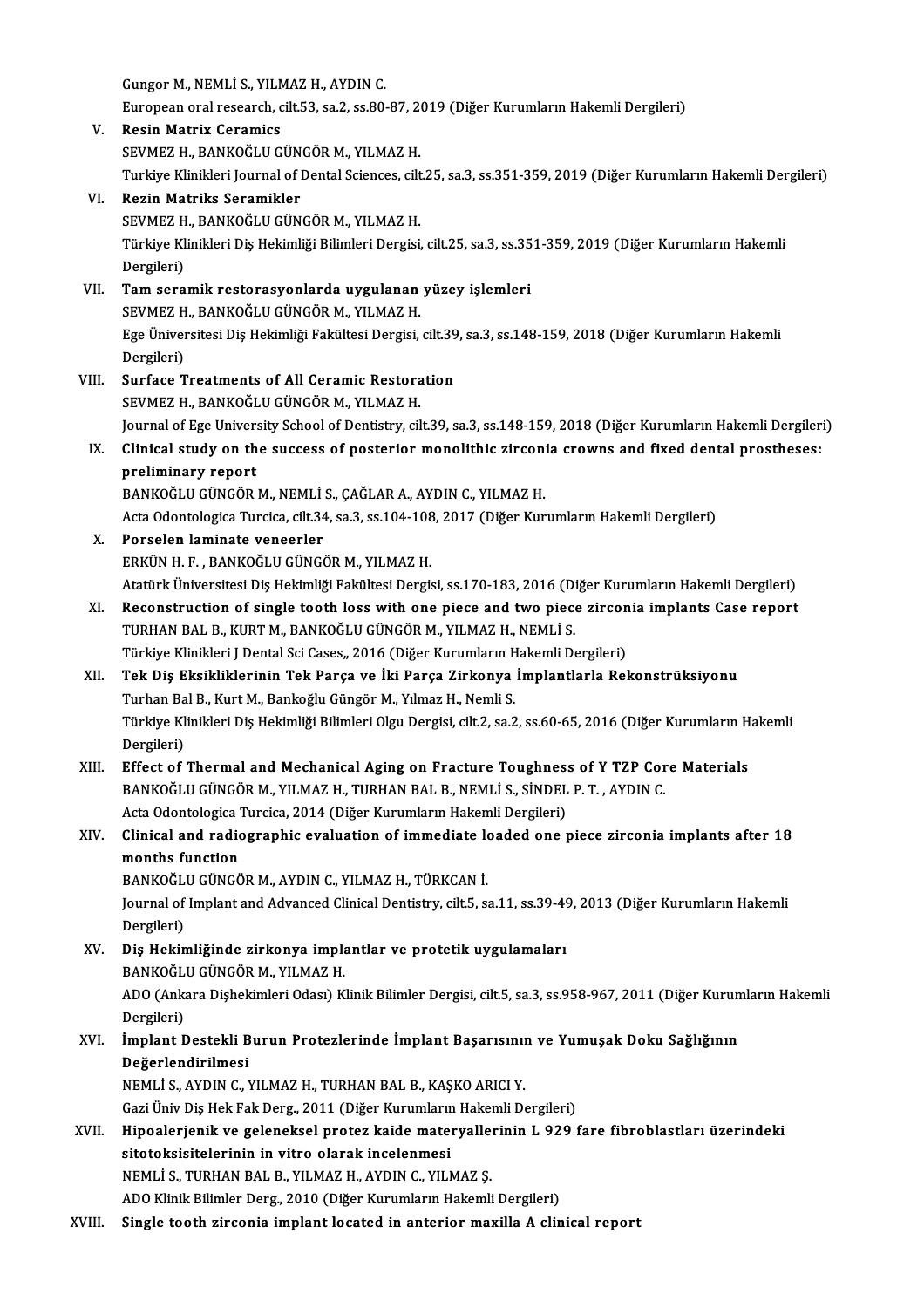|         | AYDIN C., YILMAZ H., ÖZKAN ATA S.                                                                                                  |
|---------|------------------------------------------------------------------------------------------------------------------------------------|
|         | NY State Dental Journal, 2010 (Diğer Kurumların Hakemli Dergileri)                                                                 |
| XIX.    | Reconstruction of total maxillectomy defect with implant retained obturator prosthesis                                             |
|         | AYDIN C., DELİLBAŞI E. A., YILMAZ H., NEMLİ S., TURHAN BAL B.                                                                      |
|         | NY State Dental Journal, 2007 (Diğer Kurumların Hakemli Dergileri)                                                                 |
| XX.     | Değişik dezenfektanların yumuşak astar maddelerine etkisinin mikrobiyolojik olarak                                                 |
|         | değerlendirilmesi                                                                                                                  |
|         | Yılmaz H., Aydın C., Turhan B B., Özçelik B., Abbasoğlu U.                                                                         |
|         | Türkiye Klinikleri Diş Hekimliği Bilimleri Dergisi, cilt.9, sa.1, ss.15-24, 2003 (Diğer Kurumların Hakemli Dergileri)              |
| XXI.    | Akrilik rezinlerin güçlendirilme yöntemleri                                                                                        |
|         | YILMAZ H., AYDIN C.                                                                                                                |
|         | Atatürk Uni Diş Hek Fak Derg, 2002 (Diğer Kurumların Hakemli Dergileri)                                                            |
| XXII.   | Cam fiber ile güçlendirilmiş iki değişik kaide rezininin su emilim ve çözünürlük değerlerinin                                      |
|         | belirlenmesi                                                                                                                       |
|         | YILMAZ H., AYDIN C., ÇAĞLAR A., Ocak F.                                                                                            |
|         | Türkiye Klinikleri Diş Hekimliği Bilimleri Dergisi, 2002 (Diğer Kurumların Hakemli Dergileri)                                      |
| XXIII.  | Dental implantların immediat yüklenmesi<br>YILMAZ H., AYDIN C.                                                                     |
|         | Atatürk Uni Diş Hek Fak Derg, 2002 (Diğer Kurumların Hakemli Dergileri)                                                            |
| XXIV.   | Diş teknisyenlerinin die spacer hakkındaki bilgilerinin değerlendirilmesi                                                          |
|         | YILMAZ H., YALUĞ Ö. S., AYDIN C.                                                                                                   |
|         | G U Diş Hek Fak Derg, 1999 (Diğer Kurumların Hakemli Dergileri)                                                                    |
| XXV.    | Değişik kron körü veneer materyallerinin su emilim ve çözünürlük değerlerinin tespit edilmesi                                      |
|         | YILMAZ H, AYDIN C, YALUĞ Ö. S.                                                                                                     |
|         | G Ü Dişhek Fak Derg, 1999 (Diğer Kurumların Hakemli Dergileri)                                                                     |
| XXVI.   | Die spacer kullanımının kron tutuculuğuna etkisi                                                                                   |
|         | YILMAZ H., YALUĞ Ö. S., AYDIN C.                                                                                                   |
|         | G Ü Dişhek Fak Derg, 1999 (Diğer Kurumların Hakemli Dergileri)                                                                     |
| XXVII.  | İmplant Destekli Kanatlı Köprülerin Kuvvet Dağılımı Yönünden İncelenmesi                                                           |
|         | AYDIN C., KORKMAZ T., YILMAZ H., YAMALIK M. K.                                                                                     |
|         | Cum Uni Dis Hek Fak Derg, 1998 (Diğer Kurumların Hakemli Dergileri)                                                                |
| XXVIII. | Değişik kron köprü veneer materyallerinin sertliklerinin incelenmesi                                                               |
|         | AYDIN C., YILMAZ H., KORKMAZ T., ATLI Y., ZAN T.                                                                                   |
| XXIX.   | Cum U Dis Hek Fak Derg, 1998 (Diğer Kurumların Hakemli Dergileri)<br>Titanyum ve titanyum porselenleri arasındaki ısısal uyumluluk |
|         | YILMAZ H., KORKMAZ T., AYDIN C.                                                                                                    |
|         | A Ü Dişhek Fak Derg, 1998 (Diğer Kurumların Hakemli Dergileri)                                                                     |
| XXX.    | Cam fiber ile güçlendirilmiş yeni bir kompozit rezin materyalinin bükülme dayanıklılığının                                         |
|         | incelenmesi                                                                                                                        |
|         | AYDIN C., KORKMAZ T., YILMAZ H., ATLI Y., ZAN T.                                                                                   |
|         | G.U. Diş Hek Fak Derg, 1998 (Diğer Kurumların Hakemli Dergileri)                                                                   |
| XXXI.   | Laminate veneer kesim tekniği Bir vaka nedeniyle                                                                                   |
|         | YALUĞ Ö. S., YILMAZ C., YILMAZ H., KORKMAZ T., AYDIN C.                                                                            |
|         | Atatürk Uni Diş Hek Fak Derg, 1995 (Diğer Kurumların Hakemli Dergileri)                                                            |
| XXXII.  | Değişik kenar açılarıyla hazırlanan metal alaşımların yüzey el pörözite yoğunluğu ve döküm hatası                                  |
|         | yönünden incelenmesi                                                                                                               |
|         | YILMAZ C., YALUĞ Ö. S., YILMAZ H., KORKMAZ T., AYDIN C.                                                                            |
|         | G Ü Diş Hek Fak Derg, 1994 (Diğer Kurumların Hakemli Dergileri)                                                                    |
| XXXIII. | Sabit protetik restorasyonlarda kron kenar sonlanmalarına tesviye ve polisaj işlemlerinin etkisi                                   |
|         | YALUĞ Ö. S., YILMAZ H., YILMAZ C., KORKMAZ T., AYDIN C.                                                                            |
|         | G U Diş Hek Fak Derg, 1993 (Diğer Kurumların Hakemli Dergileri)                                                                    |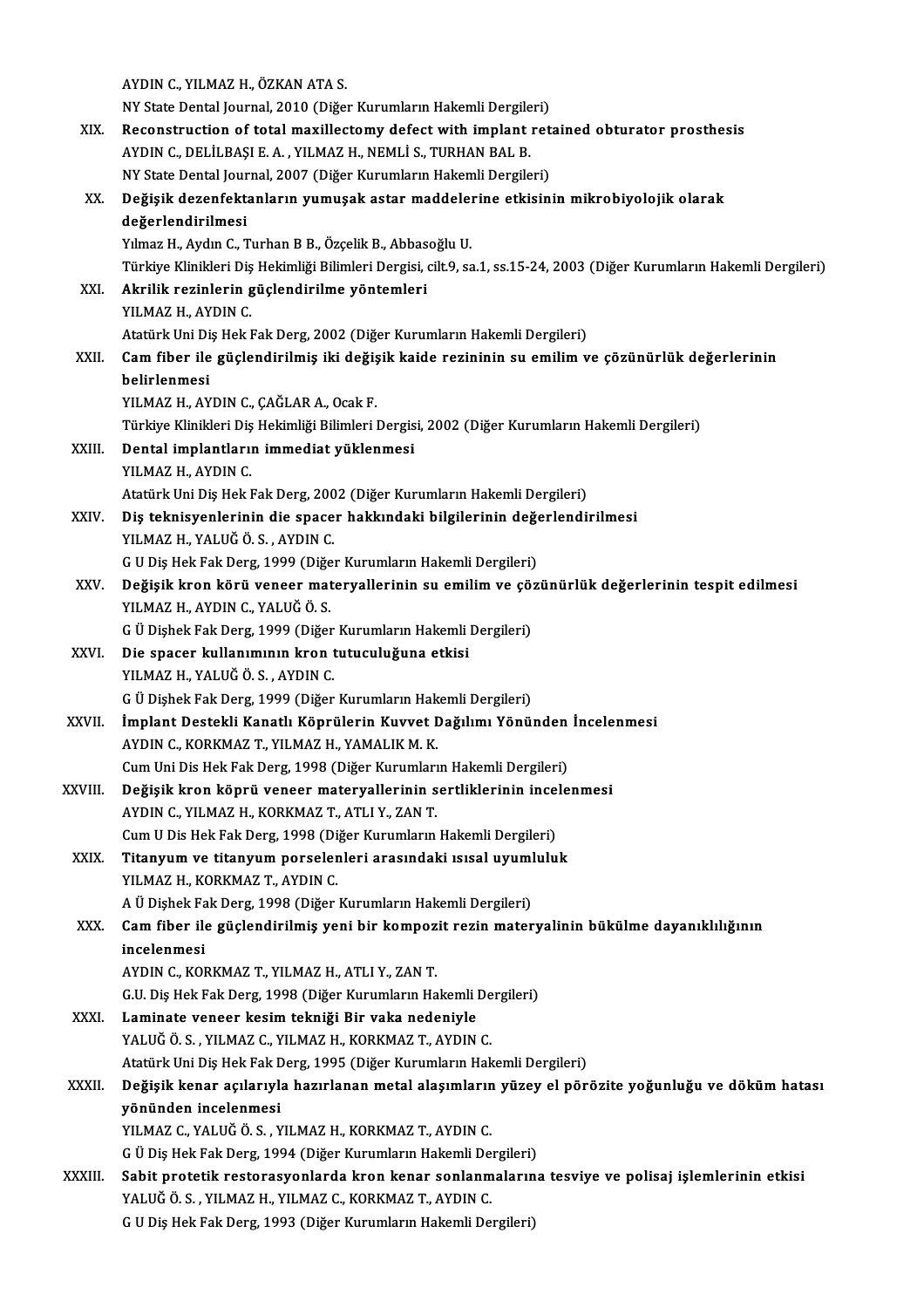XXXIV. Porselen kompozit bağlantısında tekrarlanan simantasyonların tutuculuk üzerine etkisi<br>XALUĞÖ S. YU MAZ H. YU MAZ G. KORKMAZ T. AYDIN G Porselen kompozit bağlantısında tekrarlanan simant<br>YALUĞ Ö. S. , YILMAZ H., YILMAZ C., KORKMAZ T., AYDIN C.<br>C.U.Diş Hek Fek Ders 1993 (Diğer Kurumların Hekemli De Porselen kompozit bağlantısında tekrarlanan simantasyonl<br>YALUĞ Ö. S. , YILMAZ H., YILMAZ C., KORKMAZ T., AYDIN C.<br>G U Diş Hek Fak Derg, 1993 (Diğer Kurumların Hakemli Dergileri) G U Diş Hek Fak Derg, 1993 (Diğer Kurumların Hakemli Dergileri)<br>Kitap & Kitap Bölümleri

- Itap & Kitap Bölümleri<br>I. CAD/CAM Sisteminde Üretilen Lityum Disilikat ve Feldspatik Seramik Veneerlerin Karşılaştırılması:<br>Rünüzlendirilen Zirkenye Vüzeyine Beğlenme Deyenımı ve Besenyeylik Anelizi Pürülen Dörümleri<br>CAD/CAM Sisteminde Üretilen Lityum Disilikat ve Feldspatik Seramik Veneerle<br>Pürüzlendirilen Zirkonya Yüzeyine Bağlanma Dayanımı ve Başarısızlık Analizi<br>PANKOČLU CÜNCÖP M. SEVMEZ H. NEMLİ S. TURHAN PAL P. CAD/CAM Sisteminde Üretilen Lityum Disilikat ve Feldspatik Seramik Vene<br>Pürüzlendirilen Zirkonya Yüzeyine Bağlanma Dayanımı ve Başarısızlık Anal<br>BANKOĞLU GÜNGÖR M., SEVMEZ H., NEMLİ S., TURHAN BAL B., AYDIN C., YILMAZ H.<br>D Pürüzlendirilen Zirkonya Yüzeyine Bağlanma Dayanımı ve Başarısızlık Analizi<br>BANKOĞLU GÜNGÖR M., SEVMEZ H., NEMLİ S., TURHAN BAL B., AYDIN C., YILMAZ H.<br>Dental Adezyon ve Adeziv Diş Hekimliği, Serdar Çötert, Editör, Türkiye BANKOĞLU GÜNGÖR M., SEVMEZ H., NEMLİ S., TURHAN BAL B., AYDIN C., YILMAZ H. Dental Adezyon ve Adeziv Diş Hekimliği, Serdar Çötert, Editör, Türkiye Klinikleri Diş Hekimliği Bilimleri Dergisi<br>Ankara, ss.82-89, 2021<br>II. CAD/CAM sisteminde üretilen lityum disilikat ve feldspatik seramik veneerlerin ka
- Ankara, ss.82-89, 2021<br>CAD/CAM sisteminde üretilen lityum disilikat ve feldspatik seramik veneerlen<br>pürüzlendirilen zirkonya yüzeyine bağlanma dayanımı ve başarısızlık analizi.<br>Bankağlı Güngör M. Saymar H. Namli S. Turban CAD/CAM sisteminde üretilen lityum disilikat ve feldspatik serami<br>pürüzlendirilen zirkonya yüzeyine bağlanma dayanımı ve başarısı:<br>Bankoğlu Güngör M., Sevmez H., Nemli S., Turhan Bal B., Aydın C., Yılmaz H.<br>Dental Adewso v pürüzlendirilen zirkonya yüzeyine bağlanma dayanımı ve başarısızlık analizi.<br>Bankoğlu Güngör M., Sevmez H., Nemli S., Turhan Bal B., Aydın C., Yılmaz H.<br>Dental Adezyon ve Adeziv Diş Hekimliği, Serdar Çötert, Editör, Türkiy
- III. CAD/CAM Sisteminde Üretilen Lityum Disilikat ve Feldspatik Seramik Veneerlerin Karşılaştırılması: Dental Adezyon ve Adeziv Diş Hekimliği, Serdar Çötert, Editör, Türkiye Klinikleri Yayınev<br>CAD/CAM Sisteminde Üretilen Lityum Disilikat ve Feldspatik Seramik Veneerlı<br>Pürüzlendirilen Zirkonya Yüzeyine Bağlanma Dayanımı ve B CAD/CA<br>Pürüzler<br>Yılmaz H.<br>Dental Ad

Yılmaz H.<br>Dental Adezyon ve Adeziv Diş Hekimliği , Serdar Çötert, Editör, Türkiye Klinikleri Dİş Hekimliği Bilimleri Dergisi, Ankara, ss.82-89,2021

## Hakemli Kongre / Sempozyum Bildiri Kitaplarında Yer Alan Yayınlar

- akemli Kongre / Sempozyum Bildiri Kitaplarında Yer Alan Yayınlar<br>I. Effects of Surface Treatments on the Shear Bond Strength Between Hybrid and Zirconia Reinforced<br>I. ithium Silisate Coromics and Bosin Coment Effects of Surface Treatments on the Shear I<br>Lithium Silicate Ceramics and Resin Cement<br>SEVMEZ H, VII MAZ H Effects of Surface Tr<br>Lithium Silicate Cera<br>SEVMEZ H., YILMAZ H.<br>TDP 25 Uluelereres: D Lithium Silicate Ceramics and Resin Cement<br>SEVMEZ H., YILMAZ H.<br>TDB 25. Uluslararası Diş Hekimliği Kongresi-2019, 4 - 07 Eylül 2019
	-
- II. Kronik böbrek rahatsızlığı olan hastalarda diş sayısı, protez durumu ve beslenme arasındaki ilişki. TDB 25. Uluslararası Diş Hekimliği Kongresi-2019, 4 - 07 Eylül 2019<br>Kronik böbrek rahatsızlığı olan hastalarda diş sayısı, protez durumu ve<br>SEVMEZ H., BANKOĞLU GÜNGÖR M., YETER H. H. , ERTEN Y., ELBEG Ş., YILMAZ H.<br>TDR 25. Kronik böbrek rahatsızlığı olan hastalarda diş sayısı, protez du<br>SEVMEZ H., BANKOĞLU GÜNGÖR M., YETER H. H. , ERTEN Y., ELBEG Ş., Y<br>TDB 25. Uluslararası Diş Hekimliği Kongresi, Türkiye, 4 - 07 Eylül 2019<br>Ultreviyele konuvu
- TDB 25. Uluslararası Diş Hekimliği Kongresi, Türkiye, 4 07 Eylül 2019<br>III. Ultraviyole koruyucuların maksillofasiyal silikonların mekanik özellikleri üzerine etkisi. TDB 25. Uluslararası Diş Hekimliği Kongresi, Türkiye, 4 - 07 Eylül 2019<br>Ultraviyole koruyucuların maksillofasiyal silikonların mekanik özellikl<br>BANKOĞLU GÜNGÖR M., NEMLİ S., TURHAN BAL B., YILMAZ H., KAŞKO ARICI Y.<br>TDB 24. Ultraviyole koruyucuların maksillofasiyal silikonların mekanik ö<br>BANKOĞLU GÜNGÖR M., NEMLİ S., TURHAN BAL B., YILMAZ H., KAŞKO A<br>TDB 24. Uluslararası Diş Hekimliği Kongresi, Türkiye, 27 - 30 Eylül 2018<br>Tek taraflı maksille BANKOĞLU GÜNGÖR M., NEMLİ S., TURHAN BAL B., YILMAZ H., KAŞKO ARICI Y.<br>TDB 24. Uluslararası Diş Hekimliği Kongresi, Türkiye, 27 - 30 Eylül 2018<br>IV. Tek taraflı maksiller defektin obturatör protez ile rehabilitasyonu: Vaka
- TDB 24. Uluslararası Diş Hekimliği Kongresi, Türkiye, 27 30 Eylül 2018<br>Tek taraflı maksiller defektin obturatör protez ile rehabilitasyo<br>SEVMEZ H., BANKOĞLU GÜNGÖR M., YILMAZ H.<br>TDB 24. Uluslararası Diş Hekimliği Kongres IV. Tek taraflı maksiller defektin obturatör protez ile rehabilitasyonu: Vaka sunumu.
- V. Effect of surface treatments on shear bond strength of Cad-on systems. TDB 24. Uluslararası Diş Hekimliği Kongresi, Türkiye, 27 - 30 Eylül 2018<br>Effect of surface treatments on shear bond strength of Cad-on systems.<br>SEVMEZ H., BANKOĞLU GÜNGÖR M., NEMLİ S., TURHAN BAL B., AYDIN C., YILMAZ H.<br>42 Effect of surface treatments on shear bond strength of Cad-on systems.<br>SEVMEZ H., BANKOĞLU GÜNGÖR M., NEMLİ S., TURHAN BAL B., AYDIN C., YILMAZ H.<br>42nd Annual Conference of the Prosthodontic Association (EPA), 13 - 15 Eylü SEVMEZ H., BANKOĞLU GÜNGÖR M., NEMLİ S., TURHAN BAL B., AYDIN C., YILMAZ H.<br>42nd Annual Conference of the Prosthodontic Association (EPA), 13 - 15 Eylül 2018<br>VI. Oral Candida Colonization As A Risk Factor For Chronic I
- 42nd Annual Conference of the Prosthodontic Association (EPA), 13 15 Eylül 2018<br>Oral Candida Colonization As A Risk Factor For Chronic Inflammation and Atheros<br>Hemodialysis Patients<br>YETER H. H. , ERTEN Y., SEVMEZ H., KOR Oral Candida Colonization As A Risk Factor For Chronic Inflammation and Atheros<br>Hemodialysis Patients<br>YETER H. H. , ERTEN Y., SEVMEZ H., KORUCU B., KALKANCI A., ELBEG Ş., ALTOK K., YILMAZ H.<br>26th Annual Meeting of the Inte 36th Annual Meeting of the International Society of Blood Purification, Skopje, Makedonya, 6 - 09 Eylül 2018 YETER H. H. , ERTEN Y., SEVMEZ H., KORUCU B., KALKANCI A., ELBEG Ş., ALTOK K., YILMAZ H.<br>36th Annual Meeting of the International Society of Blood Purification, Skopje, Makedonya, 6 - 09 Eylül 2018<br>VII. Maksiller keser diş
- 36th Annual Meeting of the International Sc<br>Maksiller keser dişlerin hasta başı Cad<br>estetik rehabilitasyonu: Vaka sunumu.<br>SEVMEZ H. PANKOČLU CÜNCÖR M. VU MA Maksiller keser dişlerin hasta başı Cad/Ca<br>estetik rehabilitasyonu: Vaka sunumu..<br>SEVMEZ H., BANKOĞLU GÜNGÖR M., YILMAZ H.<br>21. Uluelereres: Estetik Dis Helsimliği Konsresi 1 estetik rehabilitasyonu: Vaka sunumu..<br>SEVMEZ H., BANKOĞLU GÜNGÖR M., YILMAZ H.<br>21. Uluslararası Estetik Diş Hekimliği Kongresi, 13 - 15 Ekim 2017
	-
- SEVMEZ H., BANKOĞLU GÜNGÖR M., YILMAZ H.<br>21. Uluslararası Estetik Diş Hekimliği Kongresi, 13 15 Ekim 2017<br>VIII. Bisthetic rehabilitation of maxillary incisors with laminate veneer restorations generated with<br>chairside CA 21. Uluslararası Estetik Diş Hekimliği Kongresi, 13 - 15 Ekim 2017<br>Esthetic rehabilitation of maxillary incisors with laminate veneer restorations generated wit<br>chairside CAD/CAM system (Maksiller keser dişlerin hasta başı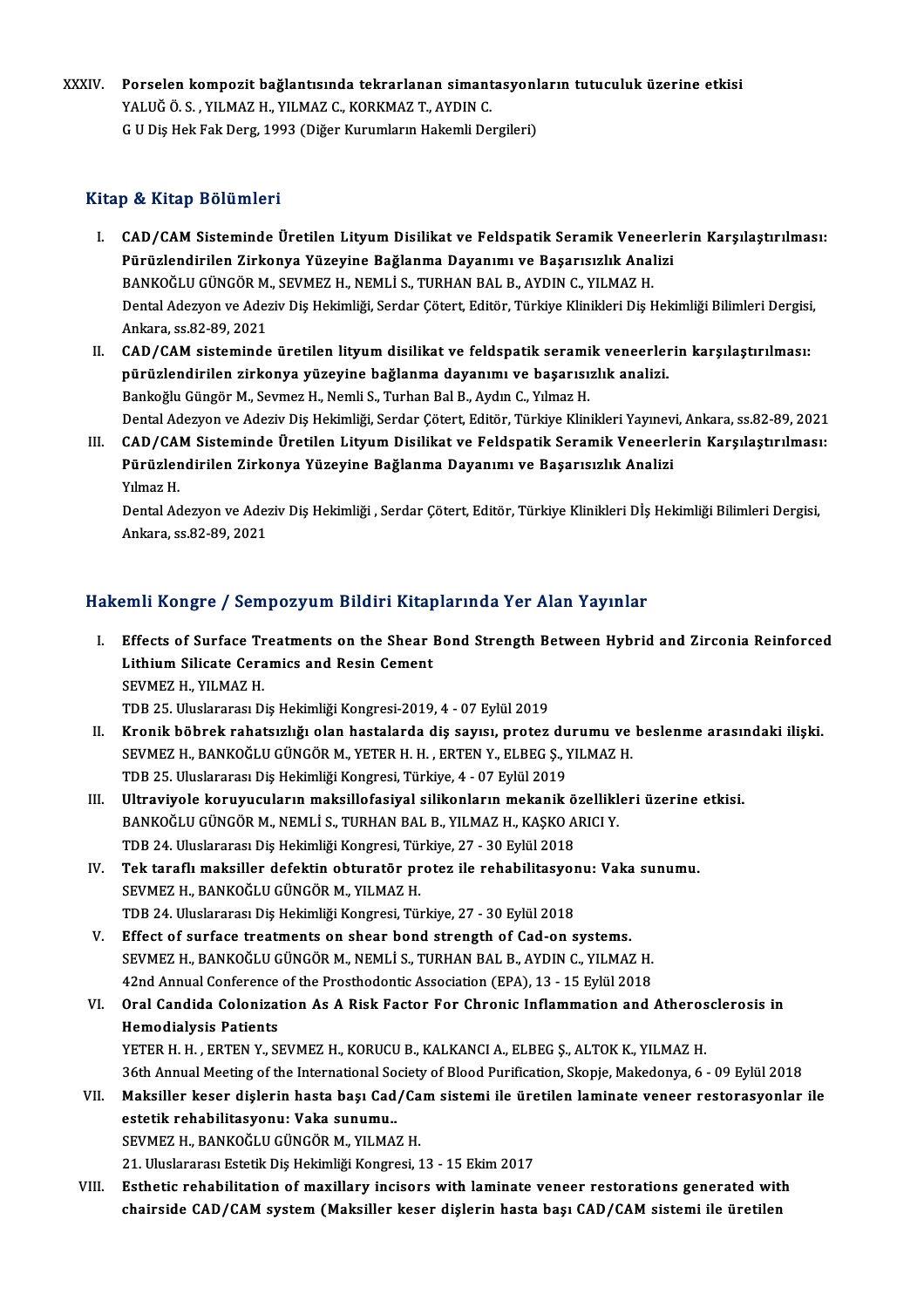laminate veneer restorasyonlar ile estetik rehabilitasyonu: Vaka sunumu) laminate veneer restorasyonlar ile estetik<br>SEVMEZ H., BANKOĞLU GÜNGÖR M., YILMAZ H.<br>21. Uluelereres: Estetik Dis Helsmliği Kongresi, İ laminate veneer restorasyonlar ile estetik rehabilitasyonu: Vaka sunumu)<br>SEVMEZ H., BANKOĞLU GÜNGÖR M., YILMAZ H.<br>21. Uluslararası Estetik Diş Hekimliği Kongresi, İstanbul, Türkiye, 13 - 15 Ekim 2017<br>Seres God Cem sistemin SEVMEZ H., BANKOĞLU GÜNGÖR M., YILMAZ H.<br>21. Uluslararası Estetik Diş Hekimliği Kongresi, İstanbul, Türkiye, 13 - 15 Ekim 2017<br>IX. Cerec Cad Cam sisteminde biyojenerik tasarım tekniklerinin değerlendirilmesi ARSLAN Y., NEMLİ S., BANKOĞLU GÜNGÖR M., TAMAM E., YILMAZ H. 22.UluslararasıTürkProstodontive İmplantolojiDerneğiBilimselKongresi.,12 -15Kasım2015 ARSLAN Y., NEMLİ S., BANKOĞLU GÜNGÖR M., TAMAM E., YILMAZ H.<br>22. Uluslararası Türk Prostodonti ve İmplantoloji Derneği Bilimsel Kongresi., 12 - 15 Kas<br>X. Cerec CAD CAM sisteminde biojenerik tasarım tekniklerinin değerlendi 22. Uluslararası Türk Prostodonti ve İmplantoloji Derneği Bilimsel Ko<br>Cerec CAD CAM sisteminde biojenerik tasarım tekniklerinin d<br>ARSLAN Y., NEMLİ S., BANKOĞLU GÜNGÖR M., TAMAM E., YILMAZ H.<br>TPİD 2015-22. Uluslararası Türk ARSLAN Y., NEMLİ S., BANKOĞLU GÜNGÖR M., TAMAM E., YILMAZ H.<br>TPİD 2015, 22. Uluslararası Türk Prostodonti ve İmplantoloji Derneği Bilimsel Kongresi, 12 - 14 Kasım 2015 ARSLAN Y., NEMLİ S., BANKOĞLU GÜNGÖR M., TAMAM E., YILMAZ H.<br>TPİD 2015, 22. Uluslararası Türk Prostodonti ve İmplantoloji Derneği Bilimsel Kongresi, 12 - 14 Kasım 2015<br>XI. Aşırı madde kaybına uğramış endodontik tedavili ma TPİD 2015, 22. Uluslararası Türk Prostodonti ve İm<br>Aşırı madde kaybına uğramış endodontik ted<br>seansta estetik restorasyonu:2 vaka sunumu<br>PANKOČU U CÜNCÖP M. NEMLİ S. DOČAN A. VU M Aşırı madde kaybına uğramış endodontik tedavili maksiller<br>seansta estetik restorasyonu:2 vaka sunumu<br>BANKOĞLU GÜNGÖR M., NEMLİ S., DOĞAN A., YILMAZ H., AYDIN C.<br>22 Uluslaranası Türk Prestedenti ve İmplenteleji Derneği Bili seansta estetik restorasyonu:2 vaka sunumu<br>BANKOĞLU GÜNGÖR M., NEMLİ S., DOĞAN A., YILMAZ H., AYDIN C.<br>22. Uluslararası Türk Prostodonti ve İmplantoloji Derneği Bilimsel Kongresi., Antalya, Türkiye, 12 - 15 Kasım 2015 BANKOĞLU GÜNGÖR M., NEMLİ S., DOĞAN A., YILMAZ H., AYDIN C.<br>22. Uluslararası Türk Prostodonti ve İmplantoloji Derneği Bilimsel Kongresi., Antalya, Türkiye, 12 - 15 Kasım<br>XII. Aşırı Madde kaybına uğramış endodontic tedavili seansta estetik restorasyonu 2 vaka sunumu<br>BANKOĞLU GÜNGÖR M., NEMLİ S., DOĞAN A., YILMAZ H., AYDIN C. Aşırı Madde kaybına uğramış endodontic tedavili maksiller<br>seansta estetik restorasyonu 2 vaka sunumu<br>BANKOĞLU GÜNGÖR M., NEMLİ S., DOĞAN A., YILMAZ H., AYDIN C.<br>22 Uluslaranası Türk Prestedenti ve İmplenteleji Derneği Bili seansta estetik restorasyonu 2 vaka sunumu<br>BANKOĞLU GÜNGÖR M., NEMLİ S., DOĞAN A., YILMAZ H., AYDIN C.<br>22. Uluslararası Türk Prostodonti ve İmplantoloji Derneği Bilimsel Kongresi., 12 - 15 Kasım 2015<br>Yüz bölgesine uygulana XIII. Yüz bölgesine uygulanan implantların uzun dönem stabilitelerinin rezonans frekans analizi yöntemi<br>ile değerlendirilmesi 22. Uluslararası Türk Pr<br>Yüz bölgesine uygula<br>ile değerlendirilmesi<br>NEMLİS, BANKOĞLU G NEMLİ S.,BANKOĞLUGÜNGÖRM.,YILMAZH.,AYDINC.,KAŞKOARICIY. ile değerlendirilmesi<br>NEMLİ S., BANKOĞLU GÜNGÖR M., YILMAZ H., AYDIN C., KAŞKO ARICI Y.<br>22. Uluslararası Türk Prostodonti ve İmplantoloji Derneği Bilimsel Kongresi., 12 - 15 Kasım 2015<br>Erasture strength of andodontiselly t XIV. Fracture strength of endodontically treated teeth restorated with different post and crown materials<br>BANKOĞLU GÜNGÖR M., NEMLİ S., YILMAZ H., AYDIN C., TURHAN BAL B. 22. Uluslararası Türk Prostodonti ve İmplantoloji Derneği Bilimsel Kongr<br>Fracture strength of endodontically treated teeth restorated wit<br>BANKOĞLU GÜNGÖR M., NEMLİ S., YILMAZ H., AYDIN C., TURHAN BAL B.<br>29th Annual Confere Fracture strength of endodontically treated teeth restorated with different post and crown m<br>BANKOĞLU GÜNGÖR M., NEMLİ S., YILMAZ H., AYDIN C., TURHAN BAL B.<br>38th Annual Conference of the European Prosthodontic Association BANKOĞLU GÜNGÖR M., NEMLİ S., YILMAZ H., AYDIN C., TURHAN BAL B.<br>38th Annual Conference of the European Prosthodontic Association, İstanbul, Tü<br>XV. Effect of surface treatments on flexural strength of bilayered ceramics<br>BA 38th Annual Conference of the European Prosthodontic Association, İstandal<br>Effect of surface treatments on flexural strength of bilayered ce<br>BANKOĞLU GÜNGÖR M., YILMAZ H., NEMLİ S., TURHAN BAL B., AYDIN C.<br>29th Annual Conf Effect of surface treatments on flexural strength of bilayered ceramics<br>BANKOĞLU GÜNGÖR M., YILMAZ H., NEMLİ S., TURHAN BAL B., AYDIN C.<br>38th Annual Conference of the European Prosthodontic Association, İstanbul, Türkiye, BANKOĞLU GÜNGÖR M., YILMAZ H., NEMLİ S., TURHAN BAL B., AYDIN C.<br>38th Annual Conference of the European Prosthodontic Association, İstanbul, Türkiye, 25 - 27 Ey<br>XVI. Reconstruction of single tooth loss with titanium or Reconstruction of single tooth loss with titanium or zirconia implants and abutments KURT M., BANKOĞLU GÜNGÖR M., TURHAN BAL B., NEMLİ S., YILMAZ H. Reconstruction of single tooth loss with titanium or zirconia implants and abutments<br>KURT M., BANKOĞLU GÜNGÖR M., TURHAN BAL B., NEMLİ S., YILMAZ H.<br>38th Annual Conference of European Prosthodontic Association, İstanbul, T KURT M., BANKOĞLU GÜNGÖR M., TURHAN BAL B., NEMLİ S., YILMAZ H.<br>38th Annual Conference of European Prosthodontic Association, İstanbul, Türkiye, 25 - 27 Eylül 2014, ss.210<br>38th Annual flexural strength and phase transforma 38th Annual Conference of European Prosth<br>Biaxial flexural strength and phase tran<br>thermo-cycling and mechanical loading<br>BANKOČU U CÜNCÖB M. VU MAZ H. AYDIN C Biaxial flexural strength and phase transformation of Ce-TZP/ A<br>thermo-cycling and mechanical loading<br>BANKOĞLU GÜNGÖR M., YILMAZ H., AYDIN C., NEMLİ S., TURHAN BAL B.<br>19th Congress of the Ballan Stematelegical Segiety (BoS thermo-cycling and mechanical loading<br>19th Congress of the Balkan Stomatological Society (BaSS), Belgrade, Sırbistan, 24 - 27 Nisan 2014<br>19th Congress of the Balkan Stomatological Society (BaSS), Belgrade, Sırbistan, 24 - BANKOĞLU GÜNGÖR M., YILMAZ H., AYDIN C., NEMLİ S., TURHAN BAL B.<br>19th Congress of the Balkan Stomatological Society (BaSS), Belgrade, Sırbistan, 24 - 27 Nisan 2014<br>XVIII. Evaluation of stresses occurring on zirconia implan 19th Congress of the Balkan Stomatolog<br>Evaluation of stresses occurring on<br>dimensional finite element analysis<br>RANIZOČI II CÜNCÖR M. VII MAZ H Evaluation of stresses occurring<br>dimensional finite element anal<br>BANKOĞLU GÜNGÖR M., YILMAZ H.<br>19th Congress of the Bellian Stemat dimensional finite element analysis<br>BANKOĞLU GÜNGÖR M., YILMAZ H.<br>19th Congress of the Balkan Stomatological Society (BaSS), Belgrade, Sırbistan, 24 - 27 Nisan 2014<br>Clinisal and radiographic evaluation of IDIsam™ dental i BANKOĞLU GÜNGÖR M., YILMAZ H.<br>19th Congress of the Balkan Stomatological Society (BaSS), Belgrade, Sırk<br>XIX. Clinical and radiographic evaluation of IDIcam™ dental implants<br>NEMLİ S. PANKOĞLU CÜNCÖR M. AVDIN G. VU MAZ H. T 19th Congress of the Balkan Stomatological Society (BaSS), Belgrade, Sırbistan, 24 - 2<br>Clinical and radiographic evaluation of IDIcam™ dental implants<br>NEMLİ S., BANKOĞLU GÜNGÖR M., AYDIN C., YILMAZ H., TÜRKCAN İ., KAŞKO A Clinical and radiographic evaluation of IDIcam™ dental implants<br>NEMLİ S., BANKOĞLU GÜNGÖR M., AYDIN C., YILMAZ H., TÜRKCAN İ., KAŞKO ARICI<br>101st FDI Annual World Dental Congress, İstanbul, Türkiye, 28 - 31 Ağustos 2013<br>Cl NEMLİ S., BANKOĞLU GÜNGÖR M., AYDIN C., YILMAZ H., TÜRKCAN İ., KAŞKO ARICI Y.<br>101st FDI Annual World Dental Congress, İstanbul, Türkiye, 28 - 31 Ağustos 2013<br>XX. Clinical evaluation of submerged and nonsubmerged implants f 101st FDI Annual World Dental Congress, İstanbul, Türkiye, 28 - 31 Ağustos 2013<br>Clinical evaluation of submerged and nonsubmerged implants for single-tooth<br>NEMLİ S., BANKOĞLU GÜNGÖR M., AYDIN C., YILMAZ H., TÜRKCAN İ., DEM Clinical evaluation of submerged and nonsubmerged implants for single-<br>NEMLİ S., BANKOĞLU GÜNGÖR M., AYDIN C., YILMAZ H., TÜRKCAN İ., DEMİRKÖPRİ<br>101st FDI Annual World Dental Congress, İstanbul, Türkiye, 28 - 31 Ağustos 20 NEMLİ S., BANKOĞLU GÜNGÖR M., AYDIN C., YILMAZ H., TÜRKCAN İ., DEMİRKÖPRÜLÜ H.<br>101st FDI Annual World Dental Congress, İstanbul, Türkiye, 28 - 31 Ağustos 2013<br>XXI. Clinical and radiographic evaluation of one-piece zirc 101st FDI Annual World Dental Congress, İstanbul, Türkiye, 28 - 31 Ağustos 2013 36th Annual Conference of the European Prosthodontic Association, Rotterdam, Hollanda, 6 - 08 Eylül 2012 BANKOĞLU GÜNGÖR M., AYDIN C., YILMAZ H., GÜL E. B.<br>36th Annual Conference of the European Prosthodontic Association, Rotterdam, Hollai<br>XXII. Santral diş eksikliğinin iki-parça zirkonya implant ile tedavisi: vaka sunumu<br>PAN 36th Annual Conference of the European Pros<br>Santral diş eksikliğinin iki-parça zirkony<br>BANKOĞLU GÜNGÖR M., AYDIN C., YILMAZ H.<br>TDB 10 Uluslaranası Diş Halimliği Kangrasi A BANKOĞLU GÜNGÖR M., AYDIN C., YILMAZ H.<br>TDB 19. Uluslararası Diş Hekimliği Kongresi, Ankara, Türkiye, 31 Mayıs - 02 Haziran 2012 XXIII. Single-tooth two-piece zirconia implant located in anterior maxilla: clinical report